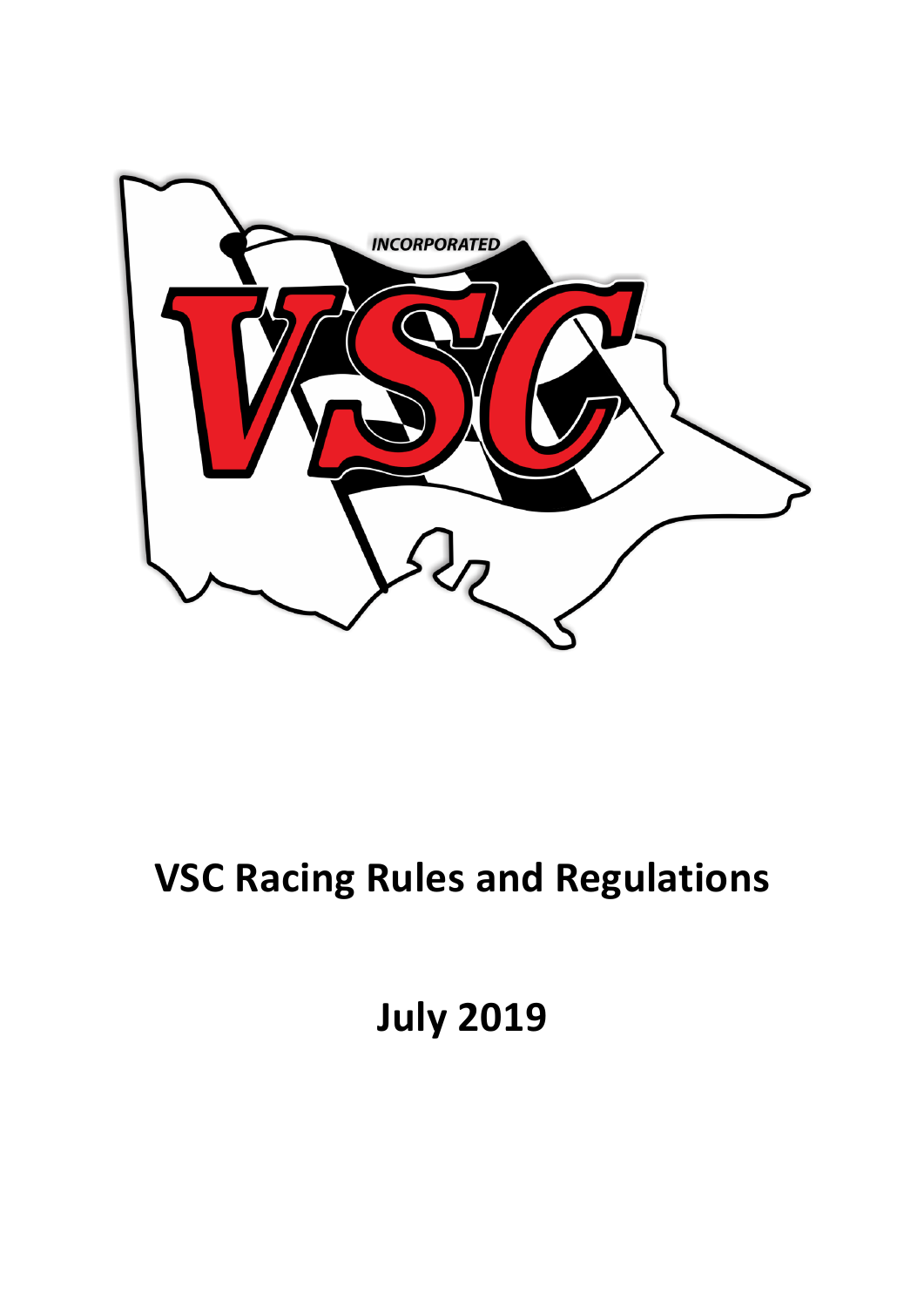# **DUTY OF CARE STATEMENT**

It is the Victorian Speedway Council's (VSC) duty to advise you of the following:

Motor racing can be a dangerous sport and you and/or your crew may suffer serious personal injury or death. Your car and/or equipment could be damaged or destroyed.

If there is any aspect of a race meeting that causes you concern for your personal safety or for that matter any member of your crew, whether that concern be with the track, the venue, the officials or in the manner in which the meeting is being conducted, then it is your obligation to bring those concerns to the attention of the Clerk of Course or Chief Steward.

If after doing this, those concerns are not addressed to your satisfaction, you are advised to withdraw from the race meeting. It is the responsibility of the Driver and his/her Crew to understand their obligations and rights in this regard.

It is the VSC duty to advise you that a track official may, at a time during a race meeting request a random drug and/or alcohol test. If you have any doubts as to your ability to pass such a test, you should withdraw from the race meeting IMMEDIATELY.

It is the Drivers responsibility to ensure that he/she and their crew behave in a professional manner at all times during the meeting. Any offensive and/or discriminatory behaviour towards officials, competitors, crews and the general public will not be tolerated, and penalties will be enforced.

Does everybody understand their obligations in this regard?

Any Questions?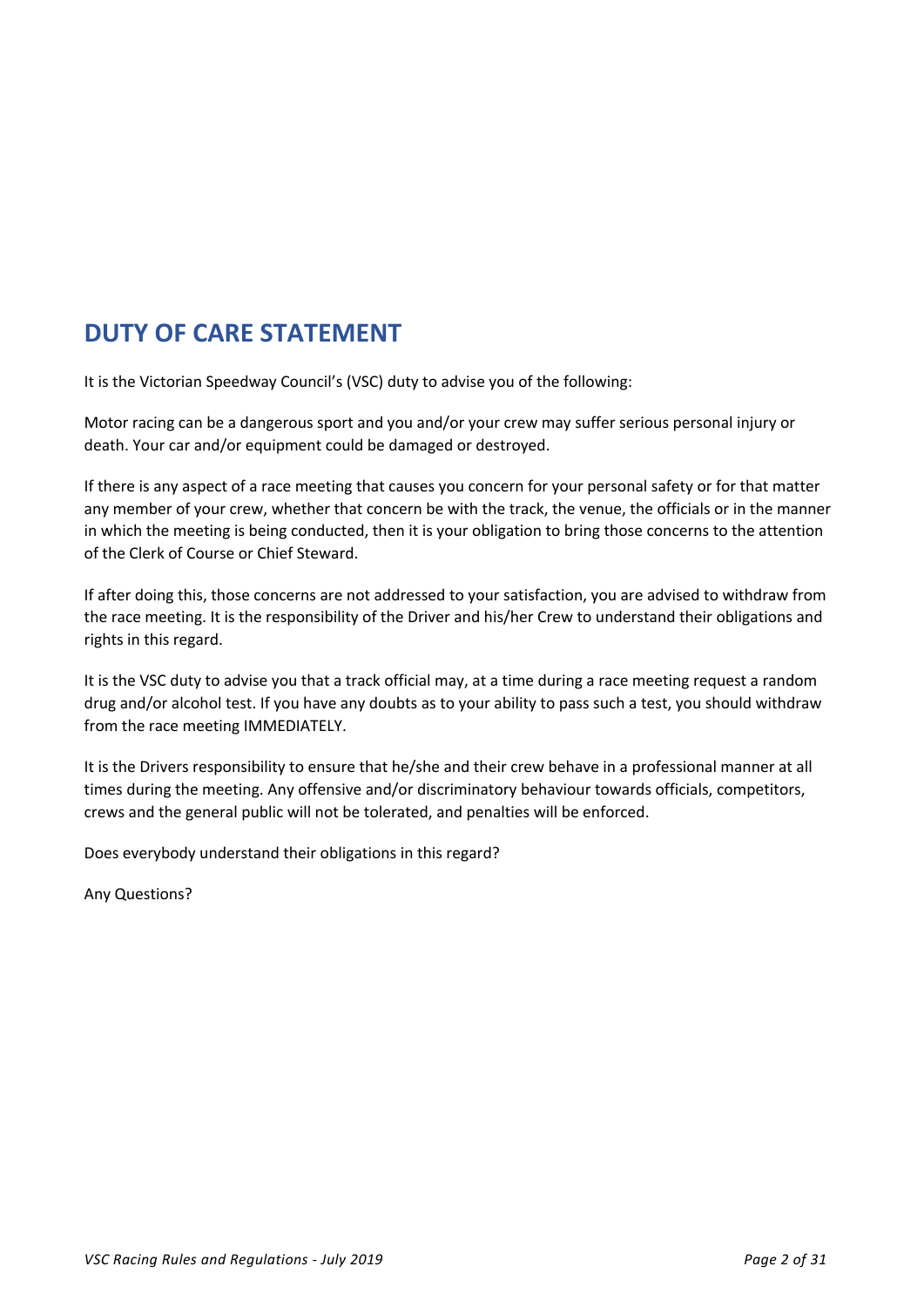|    | <b>DUTY OF CARE STATEMENT</b>                                                                                                                                                                       | $\overline{a}$                               |  |  |  |  |  |  |
|----|-----------------------------------------------------------------------------------------------------------------------------------------------------------------------------------------------------|----------------------------------------------|--|--|--|--|--|--|
| 1. | <b>FORWARD</b>                                                                                                                                                                                      | 5                                            |  |  |  |  |  |  |
| 2. | <b>CONTROL OF RACING</b><br>SOCIAL MEDIA/NETWORKING<br>2.6<br>2.7<br>CODE OF CONDUCT                                                                                                                | 6<br>6<br>6                                  |  |  |  |  |  |  |
| 3. | <b>LIQUOR AND DRUGS</b>                                                                                                                                                                             | 6                                            |  |  |  |  |  |  |
| 4. | RACING RULES AND REGULATIONS BOOKS, CLASS SPECIFICATION MANUALS.                                                                                                                                    | 7                                            |  |  |  |  |  |  |
| 5. | <b>LICENCES, REGISTRATIONS and LOG BOOKS</b><br><b>DRIVERS LICENCES</b><br>LOG BOOKS AND DECALS                                                                                                     |                                              |  |  |  |  |  |  |
| 6. | <b>PROTECTIVE CLOTHING</b>                                                                                                                                                                          | 8                                            |  |  |  |  |  |  |
| 7. | <b>FLAGS, BOARDS and LIGHT SIGNALS</b>                                                                                                                                                              | 9                                            |  |  |  |  |  |  |
| 8. | CAR IDENTIFICATION/ROOF PLATE NUMBERS                                                                                                                                                               | 10                                           |  |  |  |  |  |  |
| 9. | <b>SUPPLEMENTARY REGULATIONS</b><br>APPROVALS<br>NOTIFICATION TO COMPETITORS                                                                                                                        | 11<br>11<br>11                               |  |  |  |  |  |  |
|    | <b>10. DRIVERS AND CREWS</b><br><b>JUNIOR DRIVERS</b>                                                                                                                                               | 11<br>12                                     |  |  |  |  |  |  |
|    | 11. RACE MEETINGS<br>DIRECTION OF RACING<br><b>DRIVERS BRIEFING</b><br>NOMINATION FOR A MEETING<br>SCRUTINEERING<br><b>DUMMY GRID LINE-UP</b><br><b>GENERAL REQUIREMENTS</b><br><b>STATE TITLES</b> | 12<br>12<br>13<br>13<br>14<br>14<br>14<br>15 |  |  |  |  |  |  |
|    | <b>12. RACING RULES</b><br><b>STARTING RACES</b><br><b>RESTARTING RACES</b><br><b>RACING INCIDENTS</b><br><b>WORKING ON CARS</b><br><b>COMPLETION OF A RACE</b>                                     | 16<br>16<br>16<br>17<br>18<br>19             |  |  |  |  |  |  |
|    | 13. PENALTIES AND FINES                                                                                                                                                                             | 19                                           |  |  |  |  |  |  |
|    | 14. PROTESTS                                                                                                                                                                                        | 21                                           |  |  |  |  |  |  |
|    | 15. APPEALS<br>APPEAL PROCEDURE AT A RACE MEETING<br>APPEALS AT A RACE MEETING<br>APPEALS TO STATE COUNCIL/TRIBUNAL<br>APPEALS AT STATE TITLES<br><b>TECHNICAL APPEALS</b>                          | 21<br>22<br>22<br>22<br>23<br>23             |  |  |  |  |  |  |
|    | <b>16. DISPUTES COMMITTEE and ELIGIBILITY</b><br><b>ELIGIBILTY</b><br><b>APPOINTMENT</b><br><b>DUTIES</b>                                                                                           | 23<br>23<br>24<br>24                         |  |  |  |  |  |  |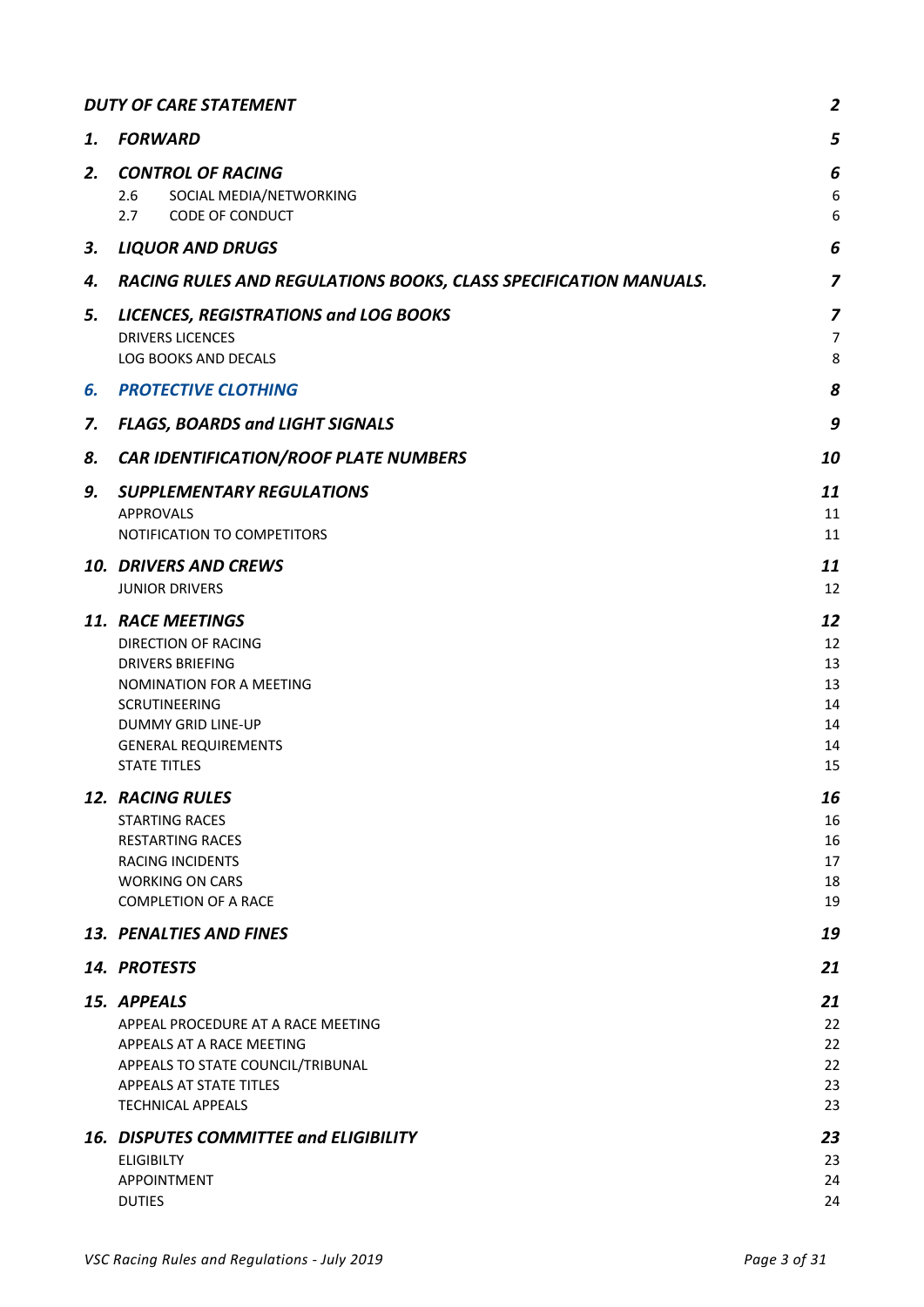| 17. OFFICIALS                                  | 25 |
|------------------------------------------------|----|
| <b>18. CHIEF STEWARD</b>                       | 25 |
| 19. TRAINEES, ASSISTANT STEWARDS and OBSERVERS | 26 |
| <b>20. CLERK OF COURSE</b>                     | 26 |
| 21. JUDGE                                      | 27 |
| <b>22. MACHINERY EXAMINER</b>                  | 27 |
| 23. PIT MARSHALL                               | 27 |
| <b>24. FLAG STEWARD</b>                        | 28 |
| <b>25. LAP SCORERS</b>                         | 28 |
| <b>26. TIME KEEPER</b>                         | 28 |
| <b>27. DRIVERS REPRESENTATIVE</b>              | 28 |
| <b>28. OTHER OFFICIALS</b>                     | 29 |
| <b>29. DEFINITIONS</b>                         | 29 |
| <b>30. BOOKS AND FORMS</b>                     | 31 |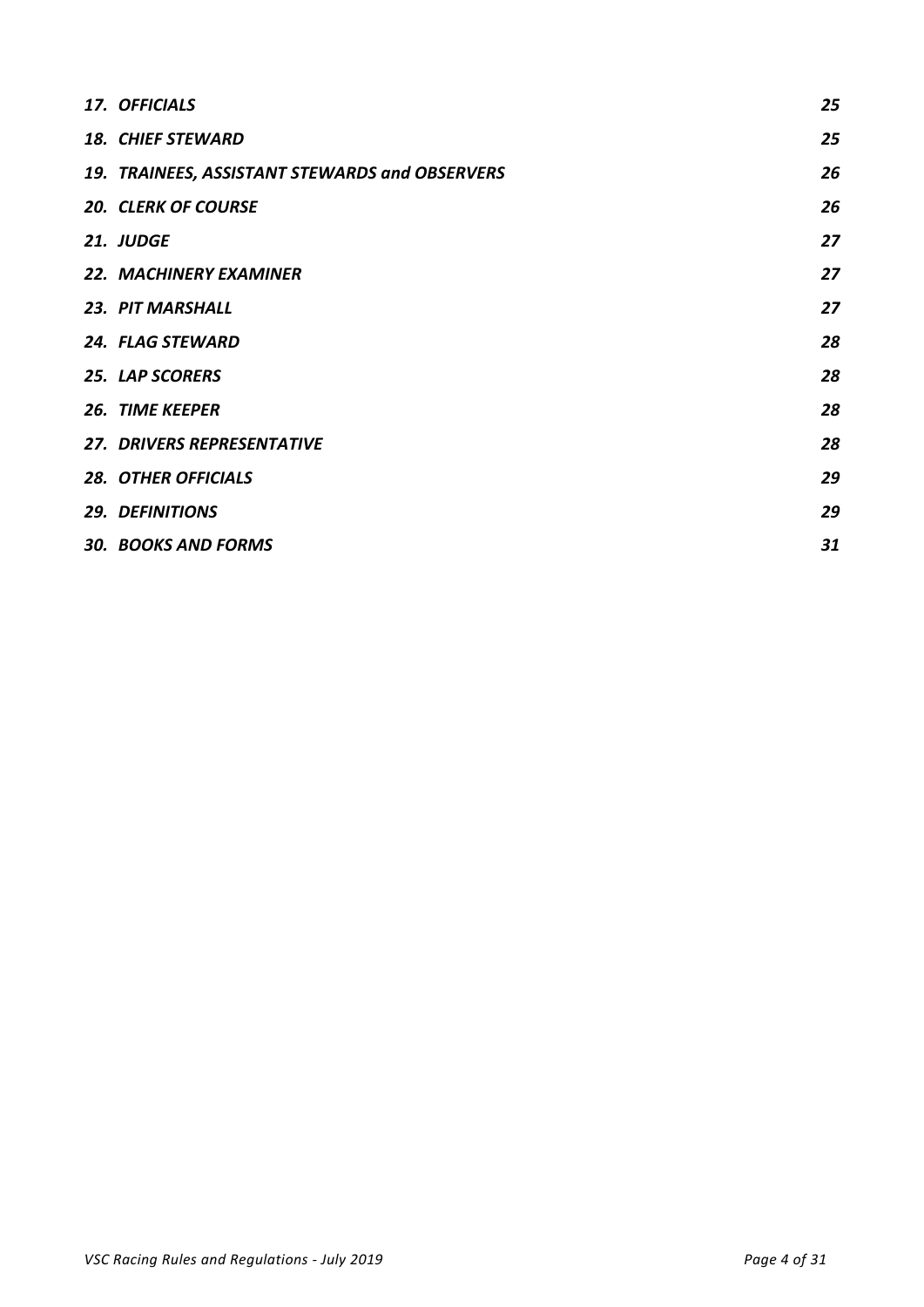### **VICTORIAN SPEEDWAY COUNCIL REG. NO: A0005413V RACING RULES AND REGULATIONS**

# **1. FORWARD**

The Victorian Speedway Council has adopted these racing rules and regulations for all classes.

These Racing Rules and Regulations are binding on all VSC member clubs, registered officials, licenced drivers, and pit crews and must be read in conjunction with all other policies of the Victorian Speedway Council.

Any person who wishes to participate in any VSC approved event shall abide by these Racing Rules and Regulations. Any person in control of a race car shall not participate in any event unless they are duly licenced and registered by the Victorian Speedway Council or by recognised body.

No VSC member shall compete on any speedway circuit other than on those circuits approved by the VSC.

VSC registered race vehicles must display a current VSC Decal where applicable.

The VSC shall permit non VSC registered cars to compete with VSC registered cars of the same and/or similar specifications provided the non VSC licence/registration is recognised by the VSC.

Recognised state/national classes and Associate Members as per state policy.

In the case of a club or promoter or official refusing to comply with VSC rules and specifications, they will be notified in writing, and if their compliance is not forth-coming in the time specified, disciplinary action will be applied to the body/official concerned which will encompass and restrain all parties involved.

As speedway racing is a non-contact sport, the rules and regulations contained in this book are designed with this in mind, unless approved supplementary regulations apply.

The VSC State Committee shall be the sole authority for the interpretation of these rules and of the By-Laws and regulations made hereunder, and the decision of the VSC State Committee upon any question of interpretation or upon any matter affecting the VSC and not provided for by these rules and or By-Laws and regulations made hereunder shall be final and binding.

Every meeting conducted upon a complex hosted by a VSC affiliated club shall be under these regulations and any other VSC Council approved supplementary regulations when VSC licensed drivers and VSC registered cars are competing. The control of every meeting conducted upon a complex hosted by a VSC affiliated club is vested in the registered officials who must be a member of a VSC affiliated club and/or member of an Associate Member and/or recognised national/state body.

The word racing contained within these rules and regulations is deemed to include all VSC recognised classes.

The VSC Inc. shall recognise approved personal accident cover suitable for speedway, however, the Australian Speedway Accident Fund is the preferred cover.

- 1.1 The Victorian Speedway Council Incorporated herein after called the VSC is dedicated to the highest degree of safety and sportsmanlike conduct in Speedway racing. It is expected that all drivers, owners, officials and crews conduct themselves in a manner to promote this concept.
- 1.2 The VSC is constituted by affiliated member clubs.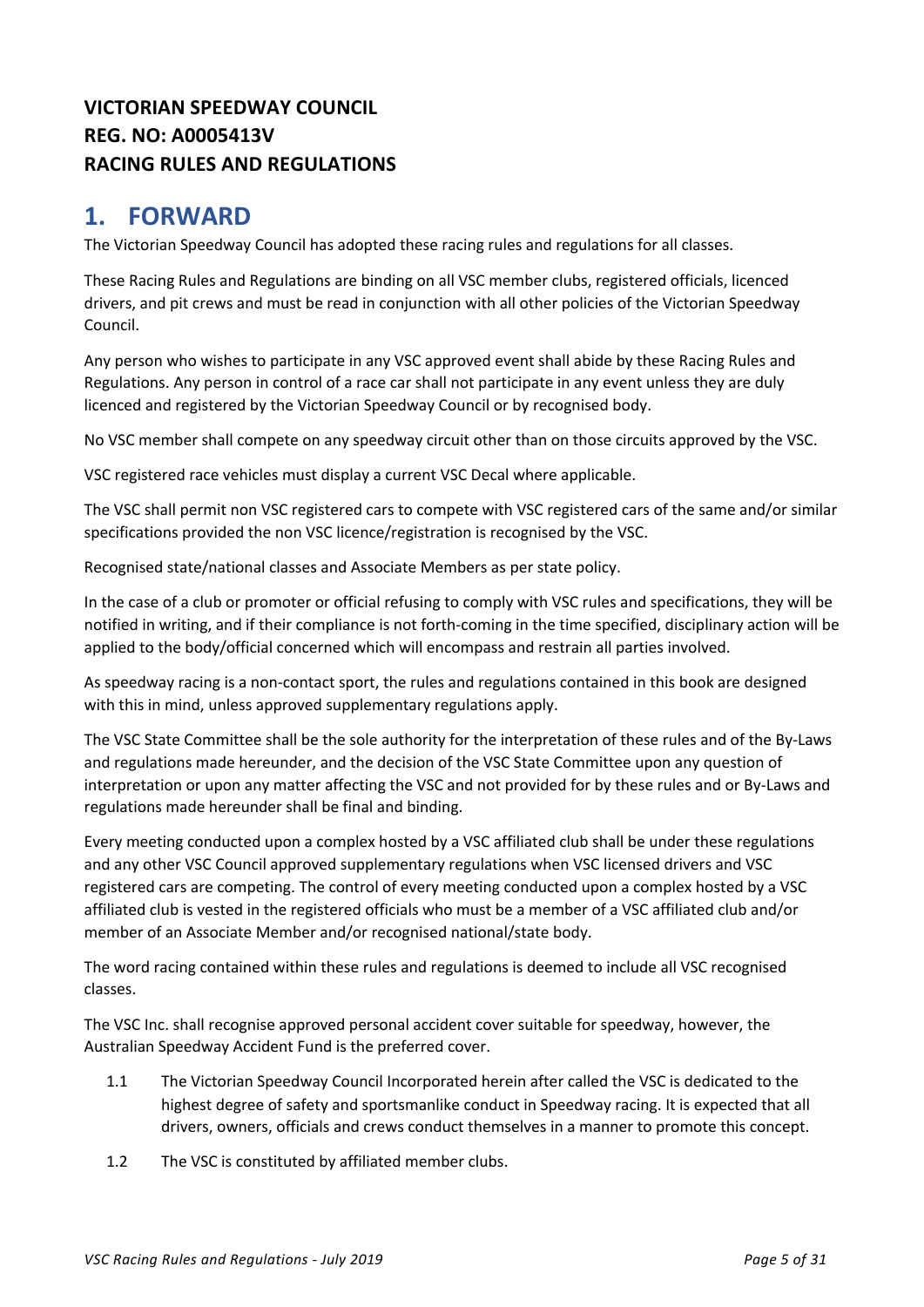1.3 The VSC Committee is the body who shall direct the enforcement of these rules and the specifications in all aspects. It may charge any person involved in the sport, with any breach of the rules or specifications, through the State body, member clubs, State technical committee, or registered officials.

# **2. CONTROL OF RACING**

- 2.1 Racing shall be conducted between VSC registered and/or recognised drivers on VSC recognised tracks, officiated by VSC registered and/or recognised officials, but at all times in accordance with VSC Racing Rules and Regulations and specifications.
- 2.2 Any VSC official who knowingly allows an un licenced driver or an unregistered race car to compete, or who knowingly allows a driver under suspension or with an outstanding fine to compete, will be penalised.
- 2.3 Any VSC licenced driver who knowingly competes in a VSC registered car against unlicensed drivers or unregistered cars may be penalised.
- 2.4 Failure to comply with the rules as contained in this book will result in disciplinary action and/or a penalty.
- 2.5 The VSC Committee may charge any person with conduct prejudicial to the interest of the sport. That charge will be referred to VSC Appeals Tribunal who will determine the charge and if found guilty of the charge, that person will be subject to disciplinary action as deemed appropriate by the body hearing the charge. The person charged shall be entitled to the benefit of the rules of natural justice.

### *2.6 SOCIAL MEDIA/NETWORKING*

Any form of Social networking (this includes Twitter, Facebook, Snapchat/Instagram texting etc.) by a Driver, Pit Crew or Official that is used to INTIMIDATE or HARRASS any other Driver,

Pit Crew or Official will have the matter investigated.

If the matter is deemed to be proven and correct, those considered involved may be required to appear before the relevant State Tribunal. Proven offences will carry a minimum three-month suspension from Speedway for the first offence.

It should be noted that where the responsible persons are not directly involved with the VSC Inc. but are clearly family members or friends then it will be the competitor who shall suffer.

### *2.7 CODE OF CONDUCT*

Conduct unbecoming to the VSC will not be tolerated. Driver/crew discussions with the Chief Steward and other competitors are to be conducted through the Drivers Representative of the night.

Any driver/crew member entering the space of another driver/crew member resulting in an altercation will be deemed responsible for the altercation. A penalty/fine for conduct unbecoming will be issued by the Steward with the penalty/fine to be served/paid before the driver or crew can compete at the next event.

# **3. LIQUOR AND DRUGS**

3.1 Any person involved in the competition or running of a race meeting shall not have consumed any intoxicating liquor or used any illegal drugs for at least 12 hours prior to the start of that meeting.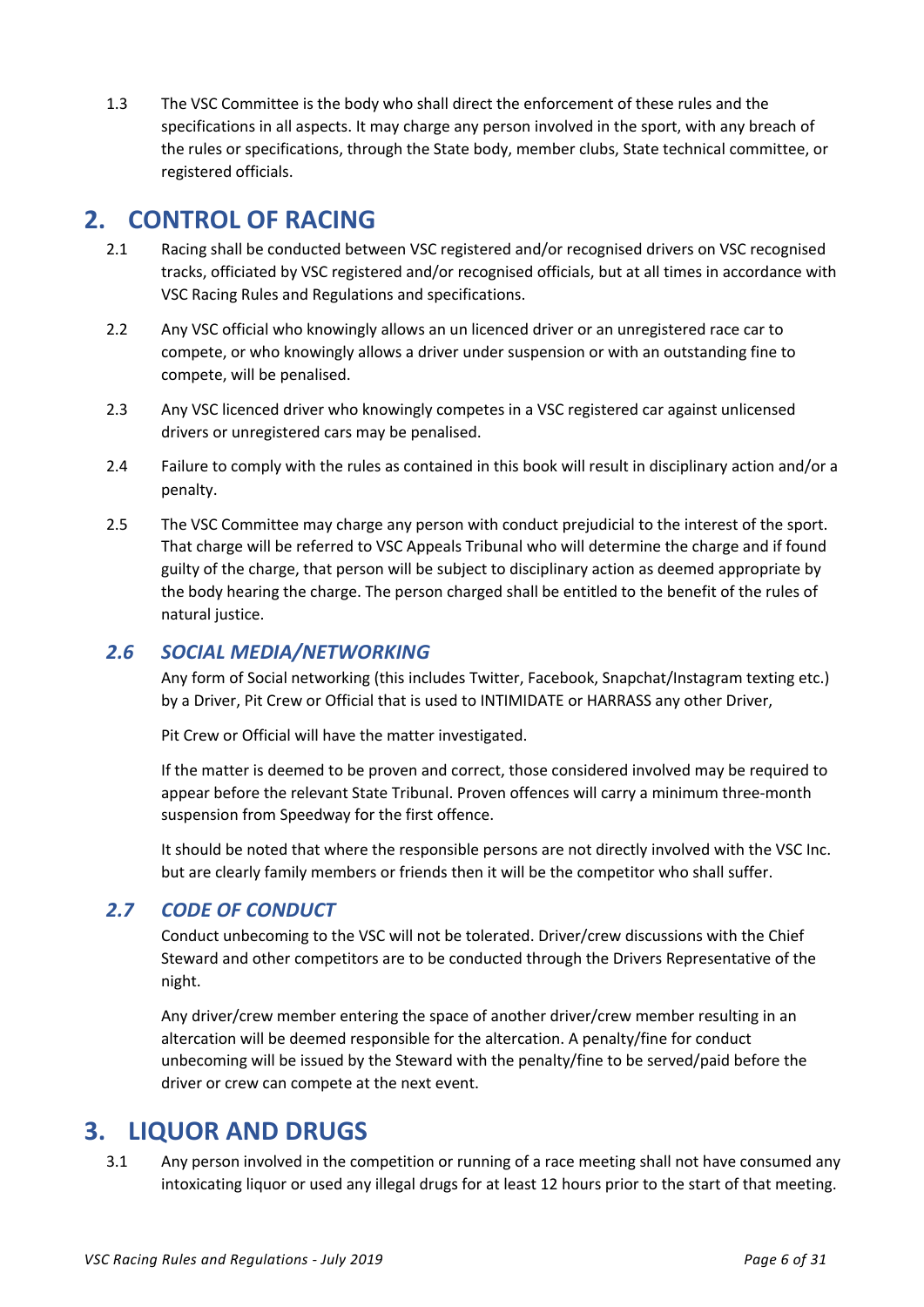- 3.2 The carrying or consumption of intoxicating liquor or illegal drugs in the pit/racing area is prohibited, whilst the meeting is in progress. All other restrictions are at club/promoter discretion.
- 3.3 Blood alcohol content tests may be part of the race meeting and the Chief Steward may order any person to undergo such a test. The maximum blood alcohol content permitted 0.02%. Any person found with, a reading over this limit shall not be allowed to take any further part in the meeting and may be subject to further penalty.
- 3.4 Random drug testing may be carried out on drivers/crew/officials at anytime.
- 3.5 If any official is of the belief that another official, crew or Competitor is under the influence of Drugs or Alcohol, The Police will be contacted to administer the appropriate tests.

# **4. RACING RULES AND REGULATIONS BOOKS, CLASS SPECIFICATION MANUALS.**

- 4.1 The VSC will supply one free copy of the racing rules and regulations book ("the rules") to each licenced driver, to each member club and to all registered stewards at each issue.
- 4.2 The VSC will make available a digital copy via website or a printed copy by request of the class specification manual to each registered owner in that class, 2 to each member club (1 club copy: 1 Chief Scrutineer's copy), at each issue.
- 4.3 It will be the responsibility of each member club to provide the remaining officials with any new issues of the rules and regulations or class specification manuals.
- 4.4 Extra copies of these manuals/books can be downloaded at any time by any person or club from the State body via the website.
- 4.5 It shall be the driver's responsibility to have a racing rules and regulations book and the appropriate class specification manual and be fully acquainted with the regulations contained therein.
- 4.6 If any changes are made to the rules or the specifications, the VSC will advise of those changes via the minutes and made available on the VSC website.

# **5. LICENCES, REGISTRATIONS and LOG BOOKS**

- 5.1 Deliberate destruction of a VSC Licence or log book may incur a penalty.
- 5.2 A lost log book or licence can be replaced by filling in an application form, available from the Club Secretary at a cost to the driver/owner.
- 5.3 A filled log book will be replaced by forwarding that book to the Licencing Secretary, where it will be sent back with a new one.

### *DRIVERS LICENCES*

5.4 A VSC driver's licence can be issued to any person, upon receipt of the appropriate fee, provided they can satisfy their club of their suitability.

Licences are issued by the VSC State Office and are subject to age limits and medical certificates as required.

A senior licence cannot be applied for unless the applicant is aged 17 years and over.

A junior licence cannot be applied for unless the applicant is aged 10 years and under 17 years at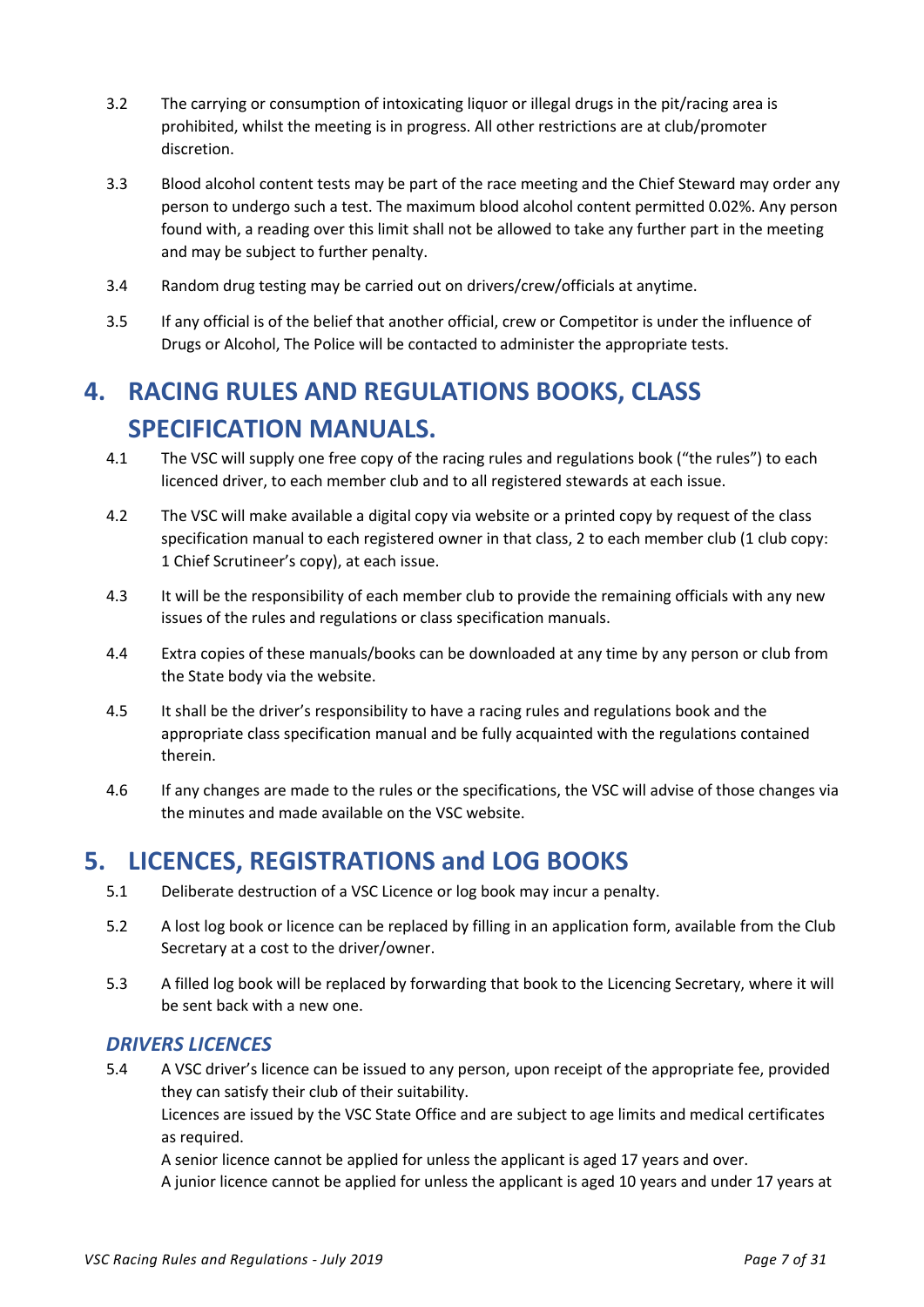the time of the application. Drivers aged 10 and 11 years of age are restricted to 4 and 6 cylinder cars in approved classes for that age.

- 5.5 Only a current VSC recognised driver's licence, free of unpaid fines and outstanding penalties will be accepted as a legal licence for speedway competition in VSC Classes. It must be presented when requested by track officials.
- 5.6 A VSC driver's licence can only be deemed valid once all appropriate details in it have been completed.
- 5.7 Any unauthorised person found guilty of altering or mis-representing a race car, log book, licence will be penalised

### *LOG BOOKS AND DECALS*

- 5.8 Any person who is guilty of making a false log book declaration or knowingly provides wrong information for the registration of a race car may be penalised.
- 5.9 A VSC registration will be issued to a race car, upon receipt of the appropriate fee and paperwork, and provided that car conforms to the VSC specification manual for the class in which the car is to be registered. Following the passing of the pre-season scrutineering, a registration decal will then be forwarded which must be attached to a prominent position on the race car.
- 5.10 Log books are compulsory, and one will be issued for each race car when the car is accepted for registration. This log book will remain with that car for the season and is not transferable to another car.

Log books and Decals are not transferable from car to car or body to body.

- 5.11 The appropriate pages in the log book must be completed as necessary before the book can be deemed valid.
- 5.12 Log books will be checked at scrutineering for validity and outstanding work orders. Entries in the form of work orders will be made in the book by the officials when the car does not conform to the appropriate specifications.
- 5.13 If a log book is presented at scrutineering with work orders not effected, the driver will be given the option to fix the fault/s. If the driver deems not to fix the faults, the car concerned is not given a clearance to race. The log book will be retained by the officials and be forwarded to the drivers' State Secretary.
- 5.14 A race car can be reshelled to the same model car, it will require a full daylight with daylight number to be entered in the log book and signed by Scrutineer. No new registration fee is required.

# **6. PROTECTIVE CLOTHING**

- 6.1 Abuse of any safety equipment will be penalised.
- 6.2 Any person who is guilty of misrepresenting any safety attire/equipment will be penalised. Any driver who presents Safety Attire that is out specifications will have that gear confiscated and destroyed.
- 6.3 Drivers who intend to compete at a race meeting, in any or unofficial practice must have approved safety attire and equipment as per the relevant class specification book. This attire and equipment must be worn correctly at appropriate times.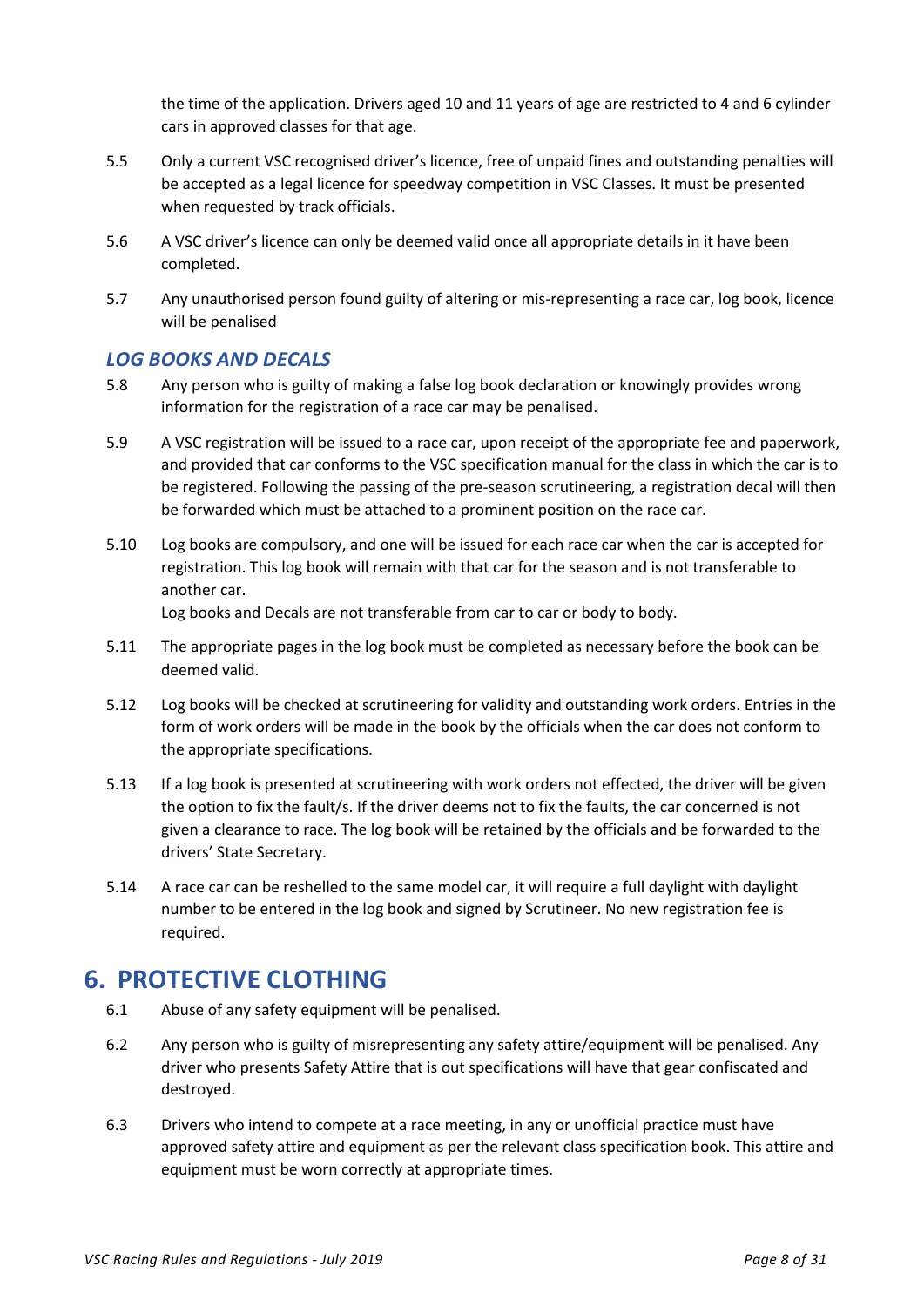- 6.4 The Chief Steward at his/her discretion may relax the rules for safety attire requirements for grand parades and driver presentations.
- 6.5 Approved Safety Attire/Equipment:

HELMET: AS1698, Snell 2010, 2015,2020. Euro helmets approved to ECE 22.05 standard. Euro to be appropriately labelled on helmet and chinstrap.

HELMET V8 Open Wheel Classes: SNELL 2010,2015 and 2020 FIA 8858–2010 FIA 8859-2015 FIA 8860-2010

RACE SUIT: Minimum Standard SFI 3.2 A/1 or FIA 8856-2000 UNDERWEAR: Minimum Standard SFI 3.3 or FIA 8856-2000 BALACLAVA: Minimum Standard SFI 3.3 or FIA 8856-2000 BOOTS: Minimum Standard SFI 3.3 or FIA 8856-2000 GLOVES: Minimum Standard SFI 3.3 or FIA 8856-2000 SOCKS: Minimum Standard SFI 3.3 or FIA 8856-2000 NECK BRACE: Minimum Standard SFI 3.3 or FIA 8856-2000 HEAD and NECK RESTRAINT: Minimum Standard SFI 38.1 or FIA 8858-2010 FIA 8858 -2018 EYE PROTECTION: Visor/Goggles

Life span on equipment will be as per manufacturer or condition.

All other safety equipment will require approval by the State Technical Committee.

# **7. FLAGS, BOARDS and LIGHT SIGNALS**

- 7.1 The dimensions of the flags shall be 620mm x 620mm. The stripes on the flags shall be 80mm wide and the spots shall be 300mm in diameter.
- 7.2 Green Flag/Green Light START OF RACE OR RACE IN PROGRESS – The signal to start racing shall be when the Green light is displayed or when the Green flag is waved.
- 7.3 Yellow and Green flags crossed COMPLETE RE-START/FORM UP – Given for a complete restart or to form up ready to start.
- 7.4 Yellow flag/Yellow light CAUTION – When this is displayed the drivers shall slow to a reasonable pace and retain their position.
- 7.5 Red flag/Red light DANGER – Drivers are to stop immediately in the safest practical way.
- 7.6 Yellow flag with Red angled stripes FIRE FLAG – Drivers given this signal are to withdraw immediately in the safest practical way,
- 7.7 Blue flag with Yellow spot LAPPING FLAG – When displayed that vehicle is about to be lapped, and must maintain line and render no competition or interference when being lapped. When a driver receives the lapping flag that driver is to hold their current position on the track i.e. if mid track at the time, they should stay mid track until lapped, if high on the track, stay up high.
- 7.8 Black flag with White diagonal stripe ENQUIRY FLAG – When displayed, the driver is subject to an enquiry and must report to the Chief Steward (or delegated official) at the completion of the race Penalties may be issued during or at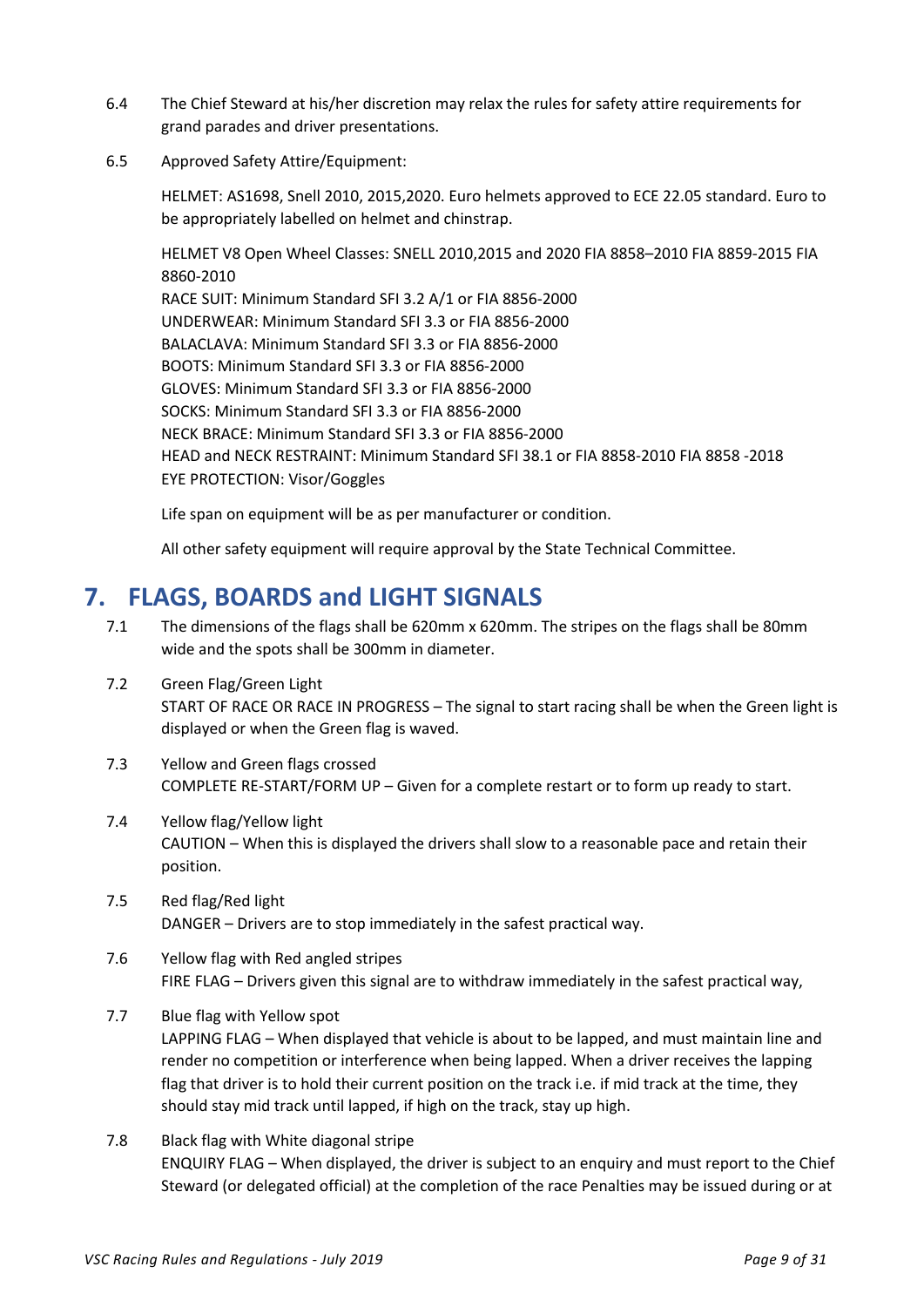the completion of the race. The driver may be advised of a penalty by One way communicator or a Chief Steward's Infringement notice within 1 hour of the race completion.

- 7.9 Yellow flag with Red vertical stripe SLIPPERY SURFACE
- 7.10 Yellow flag with Black diagonal stripe NOISE FLAG – Driver may continue to race, however if the noise level does not decrease on the next lap(s) then the Black flag will be displayed.
- 7.11 Black flag DISQUALIFICATION FLAG – Driver to withdraw immediately to the infield using caution whilst doing so and must report to the steward at the end of the race. **No appeals accepted on a black flag.**
- 7.12 Black flag with White spot MECHANICAL DEFECT – Driver to withdraw immediately using caution to the Infield, where officials shall inspect and/or rectify the fault. Driver may then rejoin the race, provided the official has given approval to rejoin the race.
- 7.13 White flag ONE LAP TO GO.
- 7.14 Black and White chequered flag RACE COMPLETION.
- 7.15 It is the responsibility of the driver to watch for signals given by the steward/officials.
- 7.16 Any driver who does fail to obey any signal or direction given by the stewards/officials will be penalised. Minimum \$50 per lap.

# **8. CAR IDENTIFICATION/ROOF PLATE NUMBERS**

- 8.1 Numbers 1, 2 and 3 are reserved for the current State titleholders, with the defending State No. 1 taking precedence at State titles.
- 8.2 The number 0 shall not be used for any registrations, features or title events. 0 cannot proceed a number e.g. "05"
- 8.3 The use of roof numbers is mandatory for all race meetings and State titles.
- 8.4 The roof plate number is a number issued for identification of a car on race day and may be distinct from the car registration number. This number plate to be fitted as per State requirements.
- 8.5 The roof identification number shall be a metal plate, 30cm square with a 5cm right angle fold at the bottom where 2 holes, at 20cm centres shall be drilled to take 6mm bolts. The plate shall be bolted vertically on the roof of the vehicle at an angle from the left hand front to the right hand rear wheel arch, or parallel with the side of the car, depending on track lap scoring requirements. The plate shall be black background and white number/s, in plain font 20cm high. In lieu of above Open Wheel cars are permitted to attach plate to outside rear bar work (i.e. behind driver as high as possible).
- 8.6 All other requirements as per class specification book.

Including state/club prefixes.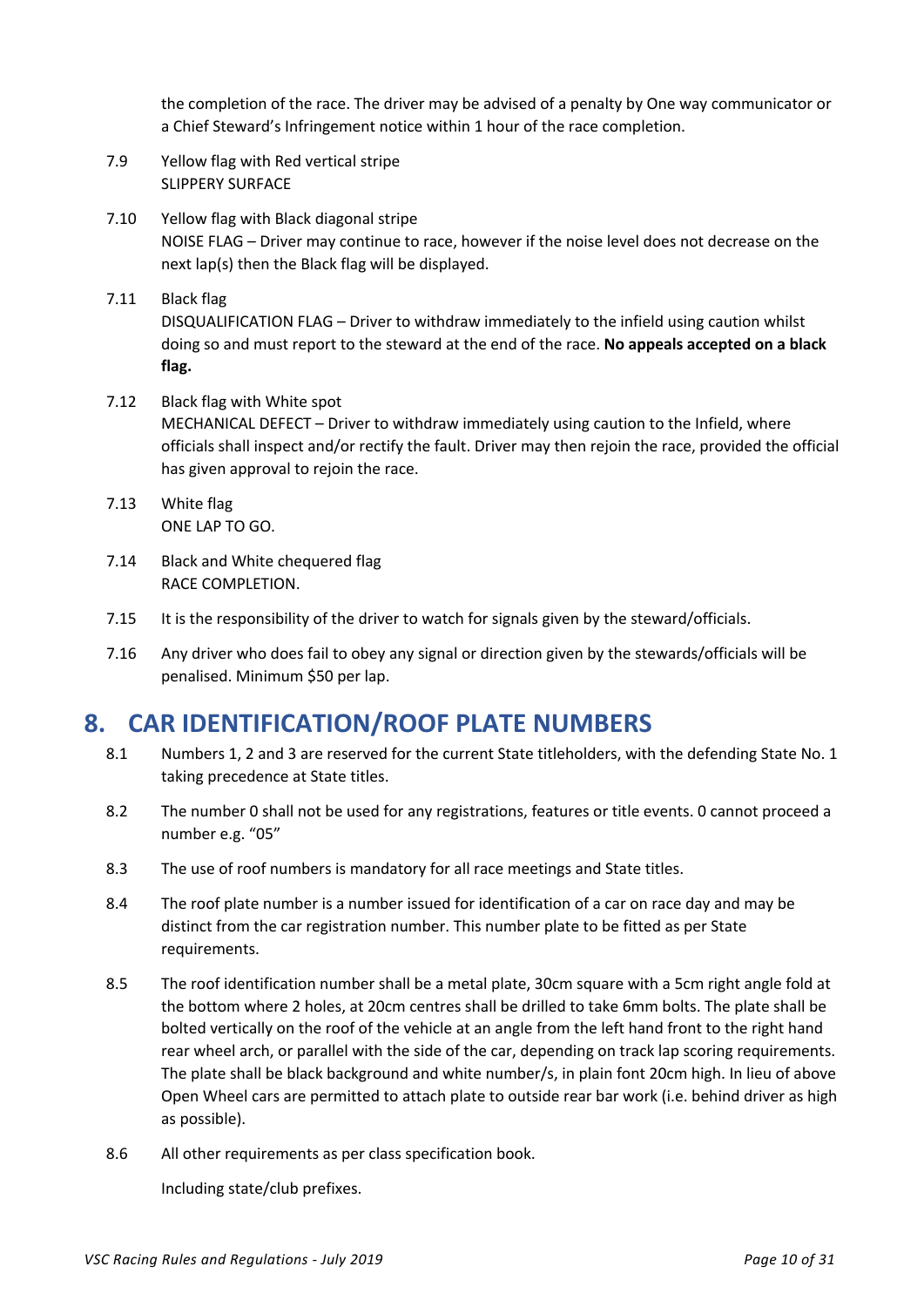# **9. SUPPLEMENTARY REGULATIONS**

Supplementary regulations for any long distance race, championship race, or feature race not covered by these rules must be submitted to the State Committee for approval.

- 9.1 The State Committee has the right to approve or reject all or part of the supplementary regulation/s included in the submission and may stipulate added safety precautions.
- 9.2 The submission must list the date(s) of the event, the name of the event and the promotional body who will be responsible. It must also list the supplementary regulations and why they are required.
- 9.3 The submission must not contradict existing safety rules.

### *APPROVALS*

- 9.4 If the supplementary regulation/s are endorsed by the State Committee, approval will be forwarded in writing at least 7 days prior to the event, which will clearly state:
	- a) The date(s) and the name of the event.
	- b) The full list of supplementary regulations, and an approval number for the event.

### *NOTIFICATION TO COMPETITORS*

- 9.5 The promotional body must notify all intending drivers and officials of the approved supplemental regulations.
- 9.6 The program for the event must state the VSC supplementary regulation approval number.

# **10. DRIVERS AND CREWS**

- 10.1 All VSC drivers, owners and crew members must be financial members of a VSC fully affiliated club.
- 10.2 Drivers and crew members and officials shall be financial members of an approved ambulance fund. Proof required for licence/pit crew application.
- 10.3 Drivers, crew members and officials are to dress in a clean and tidy manner and are to conduct themselves in a professional and sportsmanlike manner at all times. Dress code may be subject to State, Club or Promoters by-laws. Dress code in pit area, from one hour prior to commencement of the race meeting until after the Chief Steward has given the all clear, all participants are required to wear no open footwear, all tops/shirts must have sleeves and cover the upper torso and all legs must be covered to the knees.
- 10.4 A driver is responsible for the conduct, actions and appearance of his/her pit crew from the time they enter the complex until 60 minutes after the Chief Steward gives the "All Clear". An infringement notice may be served upon the driver and/or pit crew member for any proven misconduct by the pit crew member.
- 10.5 A VSC driver must have the following items at **the** speedway track to be allowed to compete:
	- a) A current VSC driver's licence.
	- b) A current VSC registered speedway car.
	- c) A current VSC log book for that vehicle.
	- d) Approved VSC safety wear.
	- e) A current VSC approved Personal accident cover.
	- f) A current VSC Speedway Racing Rules and Regulations.
	- g) One Way Communicator (In working order)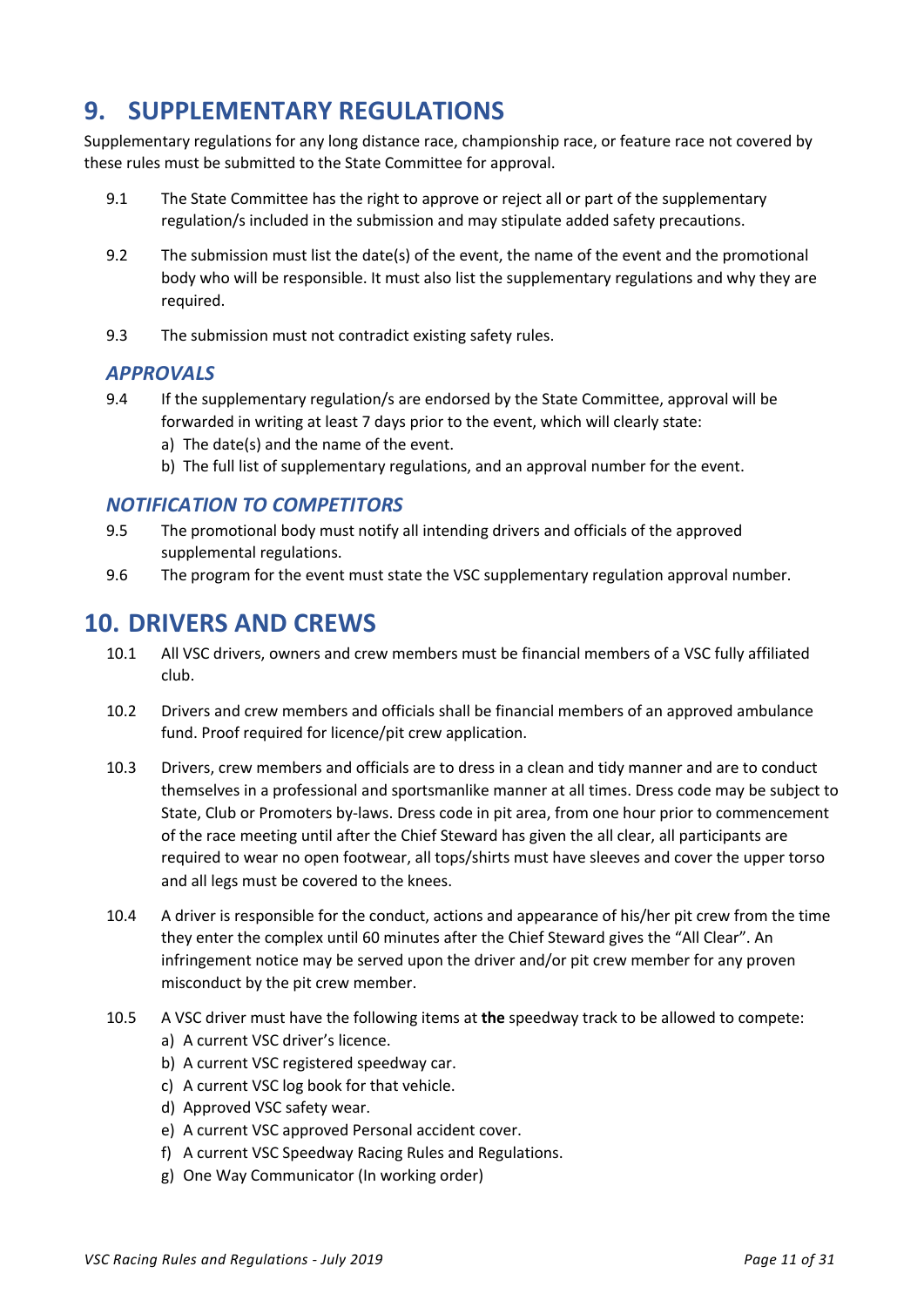- 10.6 A passenger on the track must also have items (a), (d), (e) and (f) as contained in Rule 10.5
- 10.7 Pit crew members must also have item (e) as contained in Rule 10.5
- 10.8 In the event of Items (a) (c) and (e) as contained in Rule 10.5 being unavailable on race day, and due to extenuating circumstances only a temporary issue form for those items must be completed and the appropriate fee paid before driver is permitted to compete. These forms are available from the race day secretary or pit marshall and can only be used providing items (a), (c) and (e) have already been issued. Form must be forwarded to the State Secretary.

### *JUNIOR DRIVERS*

- 10.9 When Junior racing is programmed, the Junior must nominate a "Chief Crew Person" prior to the commencement of the race meeting. Responsibility of the nominated Chief Crew Person is to be available at all times for the Junior, exception: whilst Junior is on the track. Juniors must at all times have the nominated Chief Crew Person with him/her when required to liaise with officials, first aid personnel, club personnel, at drivers briefing and at any dispute/appeal hearing etc. Chief Crew Person to be 18 years and over.
- 10.10 Drivers, pit crew and officials that are receiving medical treatment that may affect their ability to participate and/or officiate or whilst under Workcover, other Compensation schemes or receiving benefits from an accident insurance policy shall produce a medical certificate stating they are medically fit to participate and/or officiate at a speedway meeting.
- 10.11 All registered Stewards and Scrutineers will hold the appropriate and current Working With Children certification.
- 10.12 Any person who abuses another person will be penalised. All incidents will be reported to the Chief Steward.
- 10.13 Any person found guilty of speaking in a derogatory manner or making obscene gestures to any person will be penalised.

# **11. RACE MEETINGS**

Race Meeting officially commences at the advertised scrutineering time, (Or when the first car is scrutineered), and finishes 60 minutes after the completion of the last event or 60 minutes after the steward gives the all clear.

### *DIRECTION OF RACING*

- 11.1 Direction of racing will be determined by the class specification book.
- 11.2 Any person found guilty of an act of violence i.e. physical, verbal or written during the course of a race meeting will be penalised.
- 11.3 Any person found guilty of speaking in a derogatory manner or making obscene gestures to any person during the course of a race meeting will be penalised.
- 11.4 No unauthorised person shall enter the track or infield area without the Chief Stewards permission. The Chief Steward will penalise any unauthorised person who enters the track or infield.
- 11.5 Any person riding on a moving car will be penalised. Exception: organised parade or presentation.
- 11.6 Any driver who drives in the Pit Area in an unsafe manner or uses excessive speed will receive a penalty.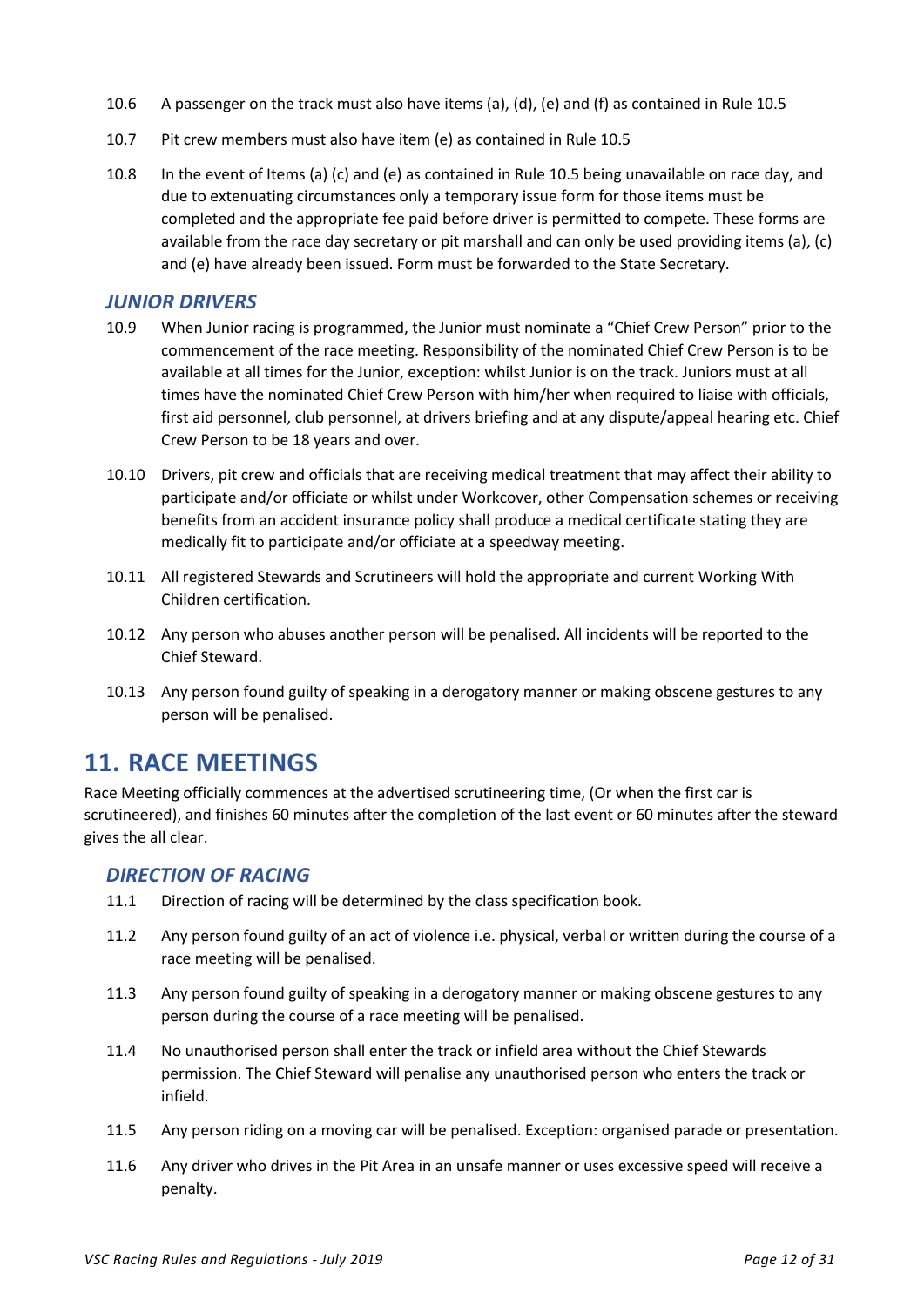- 11.7 Ambulance/first aid facilities, firefighting equipment and tow vehicles must be available within the complex before any practice or competition can begin. Minimum first aid requirements are:
	- a) Stretcher.
	- b) Oxygen resuscitation equipment.
	- c) Min of 2 fully trained Ambulance/First Aid/Red Cross officers. Minimum qualification level 2 first aid.
	- d) Recognised state ambulance/state first aid facility and be suitably attired.
	- e) All infield officials to be suitably attired and trained.
- 11.8 All intending Drivers and race cars must be at the complex a minimum of one hour prior to the advertised starting time, unless otherwise advised by the organisers.
- 11.9 Drivers and pit crew will register their names at the appropriate sign-in area of the speedway.
- 11.10 Drivers competing at their first race meeting will be required to start at the rear of field and continue doing so until they have satisfied the Chief Steward, of their proficiency.
- 11.11
- a) During a race meeting, if through an accident or for any other reason a driver is considered to be unfit to continue racing the Chief Steward in consultation with the medical attendants shall not allow that driver to compete for the remainder of the meeting.
- b) After any serious accident or roll over, the car must be checked by a scrutineer and passed to race. Appropriate forms are available through the Club Secretary or State office if required.

### *DRIVERS BRIEFING*

- 11.12 Drivers are required to be on site prior to the scheduled commencement of the drivers briefing and are to attend when notified.
- 11.13 Failure to attend the drivers briefing will incur a penalty.
- 11.14 At each race meeting the nominated drivers will elect a Drivers Representative over the age of 18, or confirm the existing drivers representative, provided that person is not a driver at that meeting. More than 1 drivers' rep may be appointed, if there is a conflict, or visiting Classes.
- 11.15 The drivers' briefing will be held in an area where all those in attendance can hear what is being said. Race cars in the area shall not be permitted to make excessive noise.
- 11.16 At the drivers' briefing the necessary officials shall be introduced.
- 11.17 The drivers' briefing will also give the following information to the drivers:
	- a) Location of the various officials during meeting.
	- b) Information on the flag/light system
	- c) Location of fire extinguishers
	- d) Information on re-starts
	- e) Definition of the infield area
	- f) Explanation of any promotional laps or Grand Parades
	- g) Any other information or approved supplementary regulations that apply to the track.
	- h) Duty of Care Statement must be read out by Steward or authorised represented.

### *NOMINATION FOR A MEETING*

- 11.18 The promotion/organiser has the right to refuse any nomination.
- 11.19 Any driver who nominates for two or more race meetings, which are run at the same date and time will be penalised.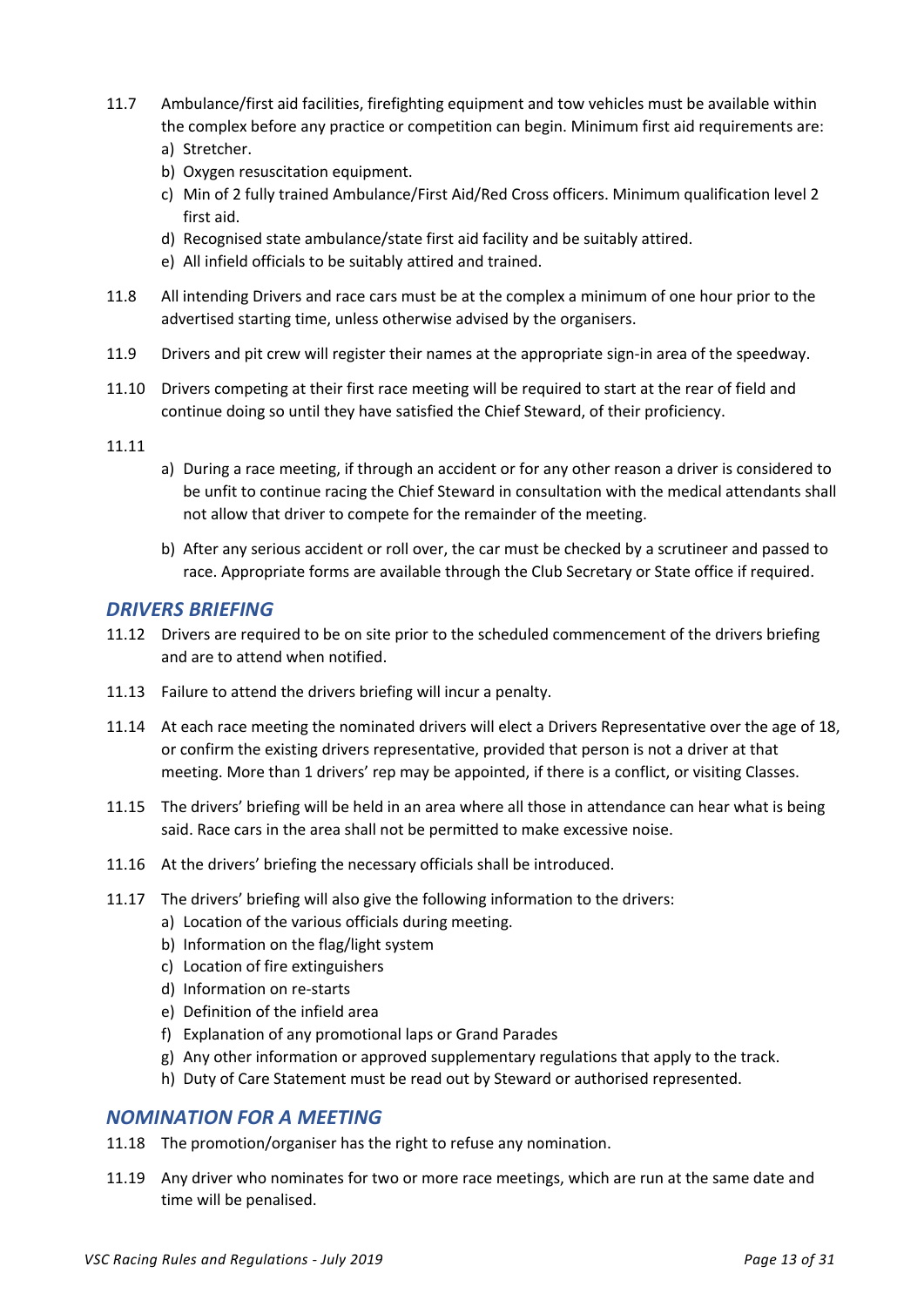- 11.20 At tracks where drivers are required to nominate, any driver who is a late nomination, or arrives at a race meeting with the intention to compete, without nominating will be subject to a late nomination fee where applicable. Driver will also be required to compete from the rear of the field during any heats.
- 11.21 A driver who wishes to be a scratching from the nominations, must do so to the host club/promoter where the meeting is to be held. Scratching to be notified prior to the scheduled commencement of the meeting.
- 11.22 Failure to notify a scratching will incur a penalty.
- 11.23 In the event of a race meeting being cancelled, the driver's nomination money may be refunded.

### *SCRUTINEERING*

- 11.24 Scrutineering will commence at the advertised scrutineering start time, or when the first car is scrutineered. Scrutineering will close one hour before advertised starting time unless otherwise notified. Any scrutineering after this time will be by special arrangement.
- 11.25 Any person who is guilty of misrepresenting a race car or having an illegal engine or locked differential (Standard Saloon) or an illegal/restricted differential (Class Specific) or using "nitro" fuel, avgas or unauthorised fuels will be penalised.
- 11.26 Any driver late for scrutineering without making prior arrangements will be penalised.
- 11.27 All cars and driver safety attire will be inspected for conformation with the appropriate specifications and must be passed by the scrutineers prior to racing. Any safety attire presented that does not met specifications will be confiscated and not returned.

Each driver or their representative will produce the log book and licence and current racing rules and regulations to officials concerned, upon request. The driver or representative and the scrutineer must sign the log book after scrutineering. The log book and licence will be retained until the completion of the meeting when it must be collected by the driver or representative.

### *DUMMY GRID LINE-UP*

- 11.28 Cars will take up their correct position on the dummy grid before entering the track. Any spaces left by a scratching will be closed up e.g. Criss crossed by the pit marshal. (If car No. 3 is a scratching then car No. 4 will take that place, and so on.)
- 11.29 Once the cars are on the track, prior to the start of the race, and there is a withdrawal, then the cars behind will file straight forward to fill the gap, e.g. car in position 4 will move up to position 2 etc.
- 11.30 Any driver whose car is not positioned on the dummy grid and who notifies the pit marshall that 2 minutes is required may take their place in the starting grid. Provided that the car is ready for racing at the pit gate before 2 minutes has elapsed since the last car entered the race track. **No work is to be carried out on the dummy grid.**
- 11.31 Drivers are responsible for knowing their original starting position before a race and maintaining that position until the race has started, unless directed otherwise by an official.
- 11.32 Any driver who does not stay in the proper handicap or start position until the race starts may be penalised.

### *GENERAL REQUIREMENTS*

11.33 A substitute car may be used by a nominated driver providing that: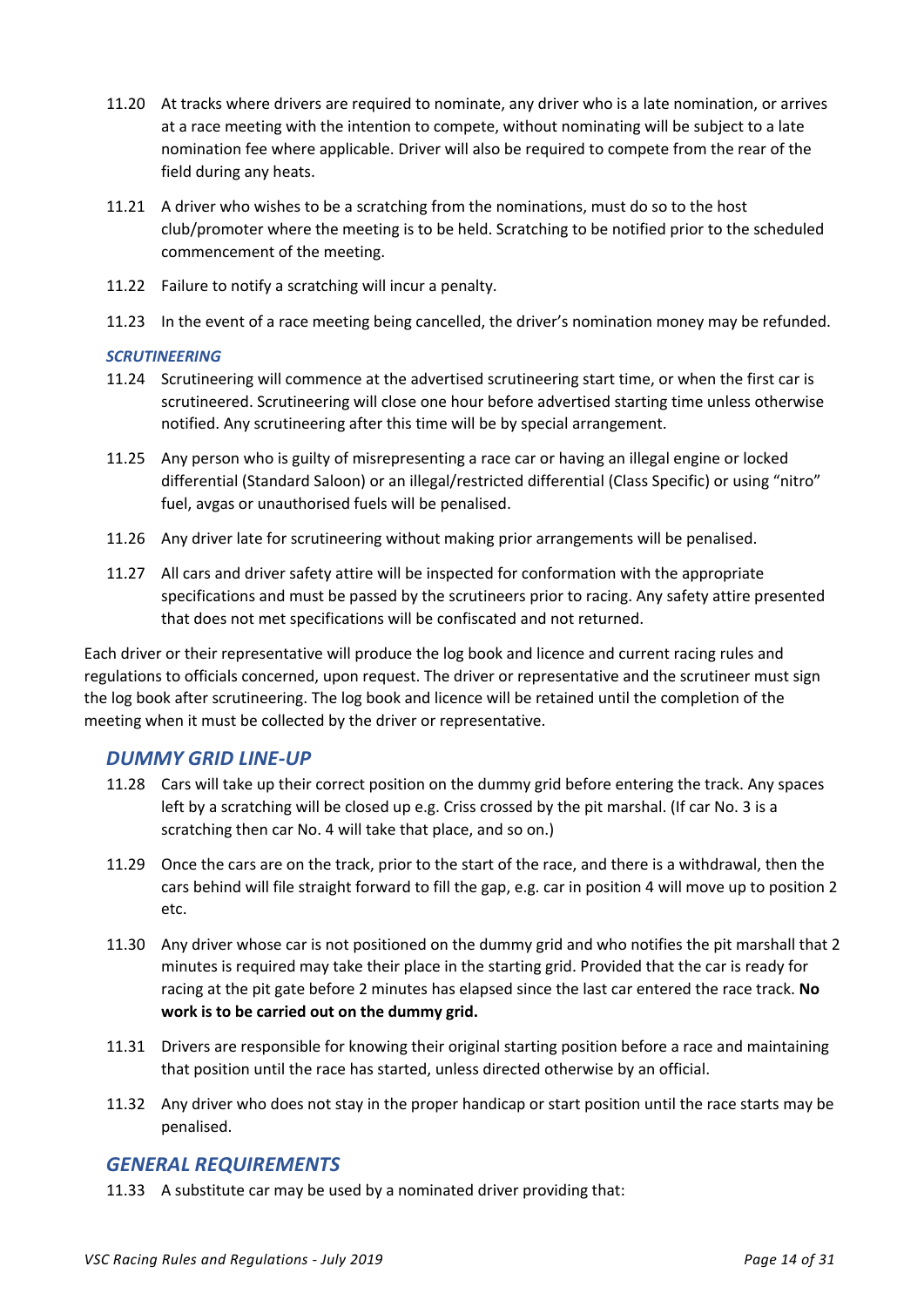- a) The substitute car has been nominated for the meeting (with appropriate fee where applicable paid).
- b) If the substitution occurs before the meeting has begun, the substitute car starts from its drawn positions in the heats. Official start of the meeting is at the advertised scrutineering time. If no advertised scrutineering time, then it is when the first car is scrutineered.
- c) If the substitution occurs once the meeting has begun, the substitute car starts rear of the field in its remaining heats.
- d) If the substitution occurs after all heats have been run, the substitute car starts rear of the field in the final. However, it must have competed in the heats.
- e) The Chief Steward has given permission for the substitution.
- f) In series events points (a) to (e) above will apply. However points in series events will be allocated to the driver.
- g) A driver can only have one substitute car per meeting. When a substitute car is used the driver must stay with that car and cannot revert back to the original car.
- h) Points to driver/car combination only. Points for original car and substitute car cannot be added together.
- i) Roof plate (and Transponder if used) to be changed to the substitute car.
- j) State Titles substitute cars must nominate prior to the event or as a late nomination and appropriate fee paid. They must also go through title scrutineering prior to scrutineering closing.
- 11.34 A driver must complete the race to be eligible for points and/or prize money, exception rule 11.35. Driver must gain heat points to be eligible for Final.
- 11.35 A driver having completed half of the advertised laps and wishes to finish the race after receiving a mechanical defect flag or voluntarily withdrawing, may re-join the race after the last running car has finished, receive the chequered flag and be eligible for prize money and/or points.
- 11.36 Points are allocated to a driver and car combination, not to the driver alone. Exception: series events.
- 11.37 One-way communication from Chief Steward or nominated official to competitors will be used. Devices and the frequency must be approved by the VSC. A One-way Communicator, in working order is part of the dress code and must be presented at scrutineering. Noncompliance will incur a penalty. No other form of radio communication may be used.
- 11.38 Any driver who is awarded a prize that becomes a disputed prize within 14 days of that race meeting, is responsible to return that prize to the body who notified the driver. The driver is to be notified of the reasons for the return of the prize. There shall be no grounds for the return of any prize if 14 days has elapsed since the running of the meeting concerned.

### *STATE TITLES*

- 11.39 No new driver is eligible to compete in a State Title.
- 11.40 The previous years champion shall be allowed to defend the Title but must compete in the heats. However, if the champion fails to qualify by this means, a Rear of Field start is permitted in their own, or a substitute car.
- 11.41 Point Score for State titles are as follows:

|                               |  |  |  |  | $1^{st}$ 2nd 3rd 4 <sup>th</sup> 5 <sup>th</sup> 6 <sup>th</sup> 7 <sup>th</sup> 8 <sup>th</sup> 9 <sup>th</sup> 10 <sup>th</sup> 11 <sup>th</sup> 12 <sup>th</sup> |  |
|-------------------------------|--|--|--|--|---------------------------------------------------------------------------------------------------------------------------------------------------------------------|--|
|                               |  |  |  |  | 36 28 23 17 13 10 8 6 5 4 3 2                                                                                                                                       |  |
| All other finishers, 1 point. |  |  |  |  |                                                                                                                                                                     |  |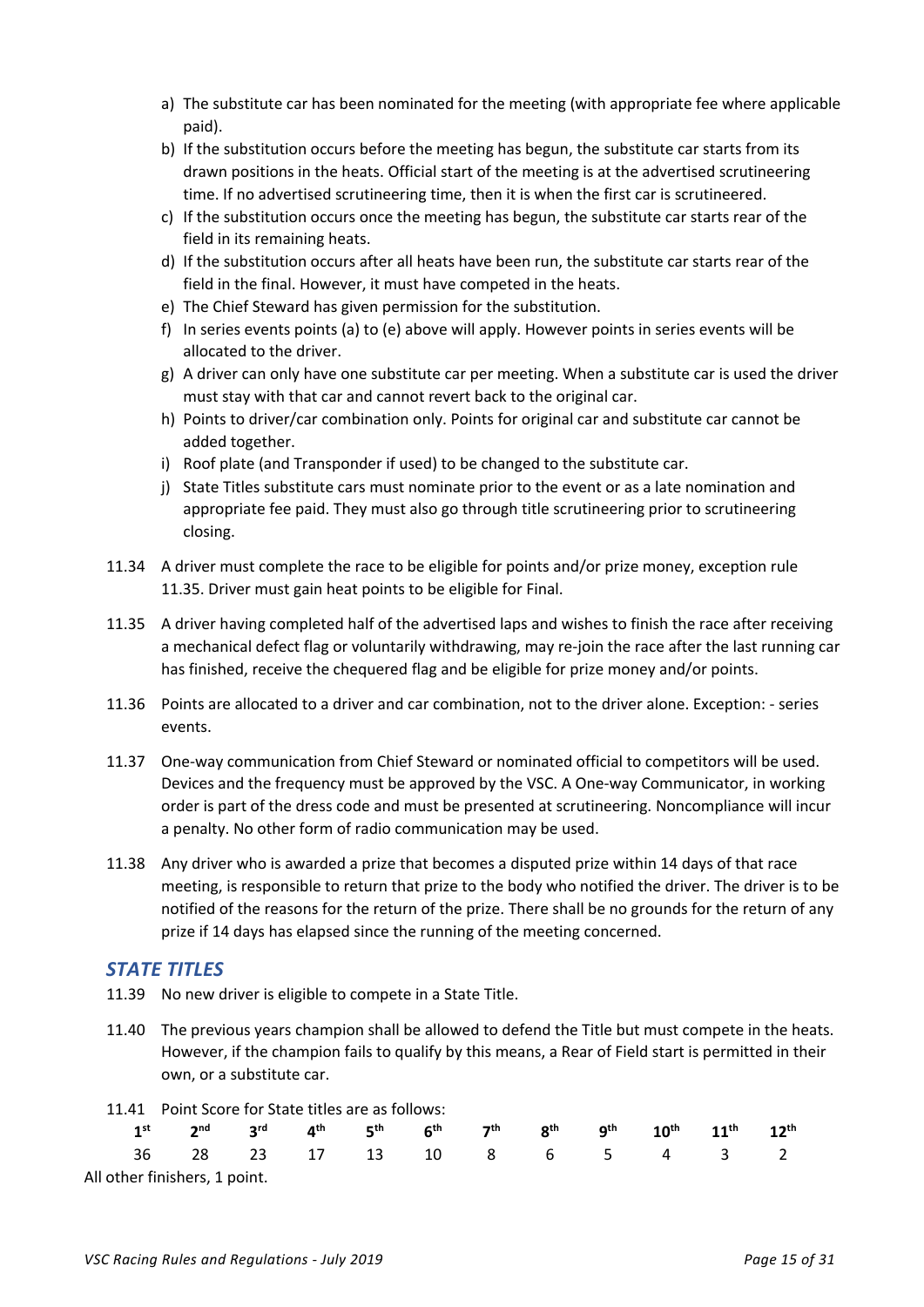- 11.42 The meeting officially commences at the advertised scrutineering time and finishes 60 minutes after the completion of the last event.
- 11.43 To be eligible to compete in a VSC Inc State Title a driver must have competed in the division racing for the Title Event and have their licence.
- 11.44 A driver may compete in more than one State Title provided it is not in the same car with the exception of dual registered cars. Standard Saloon, Ladies and Juniors each competitor may only compete in one (1) Standard Saloon Title per season. Either Open, Ladies or Juniors.
- 11.45 All cars (Including substitute cars) must be scrutineered by the official State appointed Title Scrutineers.
- 11.46 If a car is excluded from the event due to noncompliance of specifications, the competitor may not use a substitute car.

# **12. RACING RULES**

### *STARTING RACES*

- 12.1 In rolling start events, the pole car shall bring the field around at a reasonable pace and all drivers are to hold their correct positions until the race commences. White line may be used.
- 12.2 Any driver who increases or decreases speed on approaching the start of a race, or breaks formation may be penalised.
- 12.3 When a race is about to start the yellow light will be turned off or the yellow flag withdrawn approximately two thirds of a lap prior to the start area. At the start area, the green flag will be waved or the lights will turn to green. Unless otherwise directed by the Chief Steward. Race starts may be aborted.
- 12.4 If the steward is not satisfied with the start, the yellow light will be activated before the lead car reaches turn 3. All cars must then reduce speed and proceed to form up again, in their original starting position, or as directed by the steward.

### *RESTARTING RACES*

- 12.5 If a race has a red or yellow light/flag stoppage before the last car has completed one lap, the race will be restarted as per the original grid positions or as directed by the Chief steward. Start will be as directed by the Chief Steward.
- 12.6 If a race has a red/yellow light/flag stoppage after the last car has completed one lap, the race will be re-started, in single file, as of the previous recorded lap. Lapped cars will be put to the rear of the field.
- 12.7 When a race is put under caution, the race will be slowed by the yellow light or flag. The drivers will retain their positions, or go to a position as directed by the steward/lap scorer. The yellow light will be turned off or the yellow flag taken down when the steward is satisfied that the track is clear. The race will then be re-started at the start area.

Cone re-start will be used. Definition of a cone restart: All cars must start single file and not pass or break formation or go under the cone until after they have passed the cone (between the cone and the Chief Steward). The Steward may go yellow if it is deemed an unfair start and put the offending car(s) to the rear.

Lapped cars will be put to the rear of the field.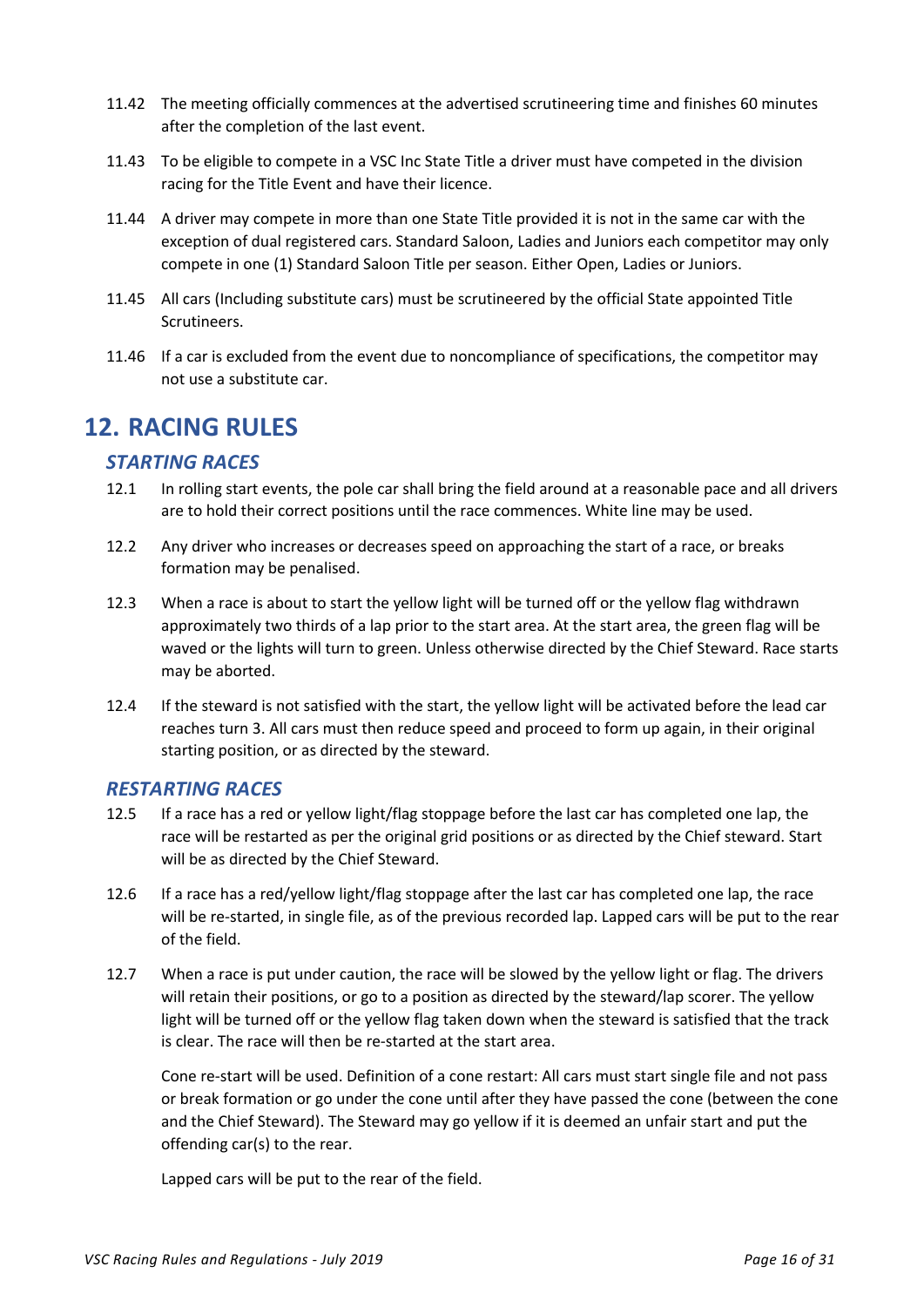Cars that hit the cone, pass before the cone or go under the cone will be put rear of field either at the next stoppage, or at the end of the race.

- 12.8 At any re-start, the race leader must be the first car to receive the green flag. White line may be used.
- 12.9 Laps under the caution flag will not be counted on the lap score sheets.
- 12.10 Any car that has an outside flat tyre during a race will be placed on the infield, if inside flat tyre it will be at the stewards discretion.
- 12.11 In the case of a re-scheduled final held at a later date or time, only those cars and drivers who originally qualified, will be eligible to compete. This will also include reserve cars.
- 12.12 Reserve Cars: A maximum of 2 reserve cars may be permitted on the infield for a final, and may only join the race if a stoppage occurs before the last car completes its first lap and if during that stoppage, cars have been eliminated.

### *RACING INCIDENTS*

- 12.13 Any driver who is the primary cause of a race stoppage will be penalised.
- 12.14 Any driver who causes deliberate contact during overtaking or starting will be penalised
- 12.15 Any driver who engages in foul, unfair or dangerous conduct while competing on a race track will be penalised.
- 12.16 Any driver who becomes a source of danger to other drivers and spectators will be penalised.
- 12.17 If a driver is to spin of their own accord and the car is still mobile and the race is not stopped, the driver may re-enter the track as near as practical to the point of exit. All possible caution must be used when withdrawing or entering a race so as not to cause interference to other drivers.
- 12.18 Any driver who causes interference to other drivers when withdrawing from or re-entering a race will be penalised.
- 12.19 Any driver who forces a race stoppage by deliberately stopping the race car on the track will be penalised.
- 12.20 If a driver is to spin of his or her own accord and the car is stopped on the edge of the track, the race may continue if the car is not causing an obstruction.
- 12.21 If an innocent party is spun or disadvantaged by another driver, the race shall be stopped and the innocent party will be reinstated in their position as per the lap sheets.
- 12.22 Any driver who deliberately spins another race car will be penalised.
- 12.23 Any driver who unfairly gains a position from another driver during a race will lose positions gained, plus one further position or as deemed appropriate by steward.
- 12.24 Any driver who races with an arm or part of the body outside of the race car will be disqualified.
- 12.25 Any car that is involved in an accident during a race may be inspected by the scrutineers before continuing again in that race.
- 12.26 Any car that is involved in an accident and requires repairs to be made, will need to be inspected by the scrutineers prior to competing again. An entry will also need to be made in the car log book.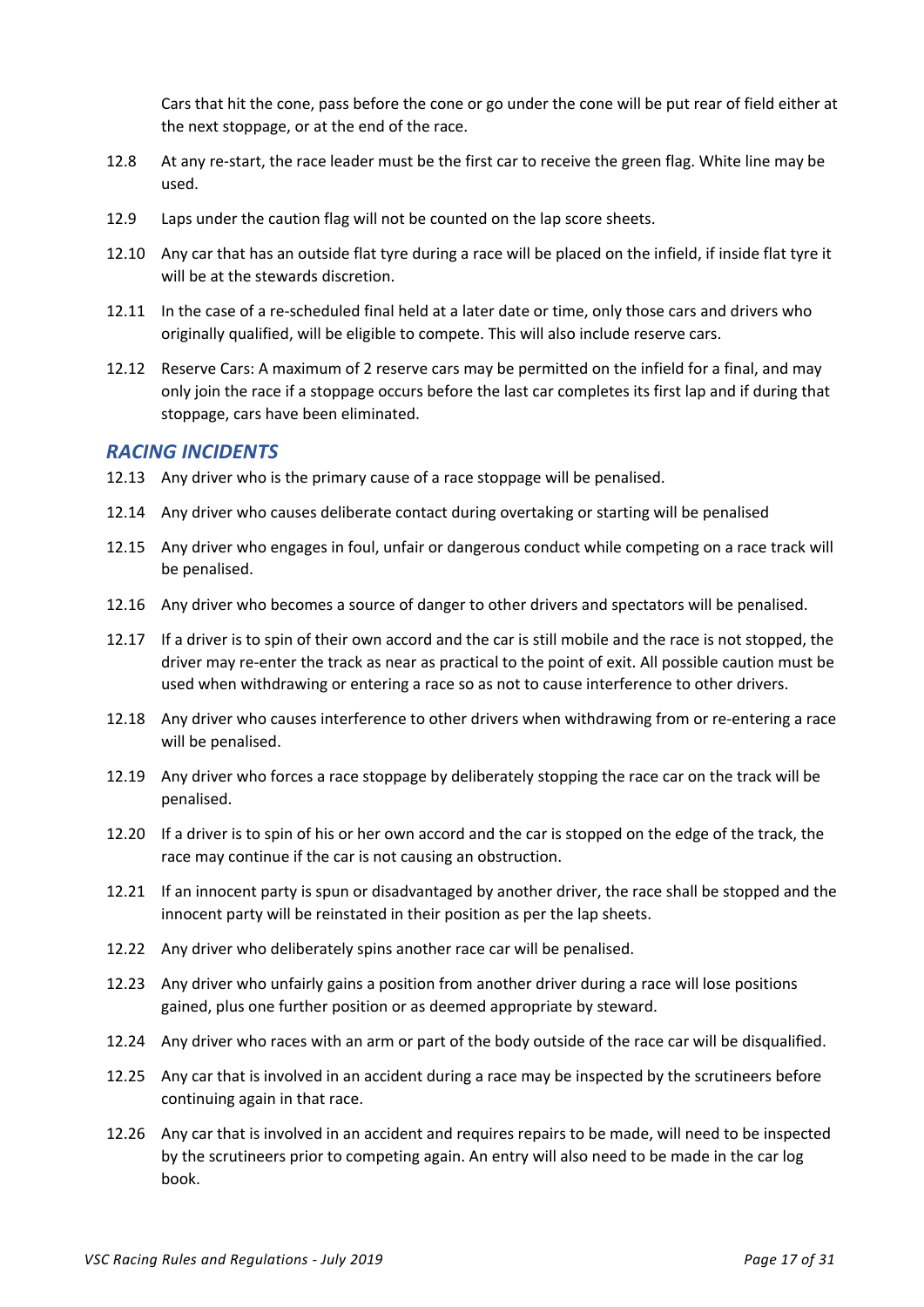- 12.27 Any driver who continues to compete with excessive smoke exiting from the car may be penalised.
- 12.28 Any car losing a body part while racing:
	- a) And cause a stoppage is not excluded from the event but must start rear of the field.
	- b) Though not their fault, causes a stoppage, may be restarted in their previous racing position.
	- c) If an engine cover is lost completely during a race, the race car will pull to the infield. Failure to do so will incur a penalty.
	- d) Any car that has an outside flat tyre during a race will be placed on the infield, if inside flat tyre it will be at the stewards discretion.
- 12.29 Once the seat belts, window nets or any safety apparel has been removed or broken whilst in the confines of the racetrack, the driver shall be excluded from the race, driver may not get out of the car - exception: unless ordered to do so by official.
- 12.30 Safety attire and equipment will not be loosened by a driver after withdrawing from a race to the infield area, unless there is a specified area where this is permitted. This area will be indicated at the drivers' briefing.
- 12.31 Any driver who drives on the infield area in an unsafe manner will be penalised.
- 12.32 Any person who obstructs the removal of a race car from the track will be penalised.

### *WORKING ON CARS*

12.33 The only work permitted on race cars once they enter the racing arena is to be done by infield officials, and they are limited to the following: Effect repairs using race tape and cable ties, remove or bend damaged panels or bumpers away using basic tools.

Basic tools are considered to be hammers, chisels, hacksaws and crowbars.

- 12.34 A repair is ruled to be returning the component to as near as possible to original, using basic tools.
- 12.35 Infield officials are not permitted to: Lift bonnet for repairs, add fuel, oil or water, change wheels, wash radiators or do any mechanical adjustment e.g. Kill switch or change any setting.
- 12.36 Any car with any part in danger of dislodging will go to the infield immediately after being shown the mechanical defect flag. Infield officials may then remove or secure the part and the car may re-join the race.
- 12.37 Should a race have a complete re-start and a race car requires any repairs, a time limit of 2 minutes can be allowed, commencing from the time the Chief Steward approves the request. If the repairs cannot be effected within the 2 minutes the re-start will not be delayed for the driver.
- 12.38 When a race is in progress, or yellow light situation, no work is permitted on any race car on the infield except when the car is in the designated infield safety area, which will be indicated at the drivers' briefing.
- 12.39 When a red-light stoppage is in progress, repairs by the infield officials may be done on the infield, only if directed by the steward.
- 12.40 Tyres and wheels must not be changed once a car has entered the racing arena.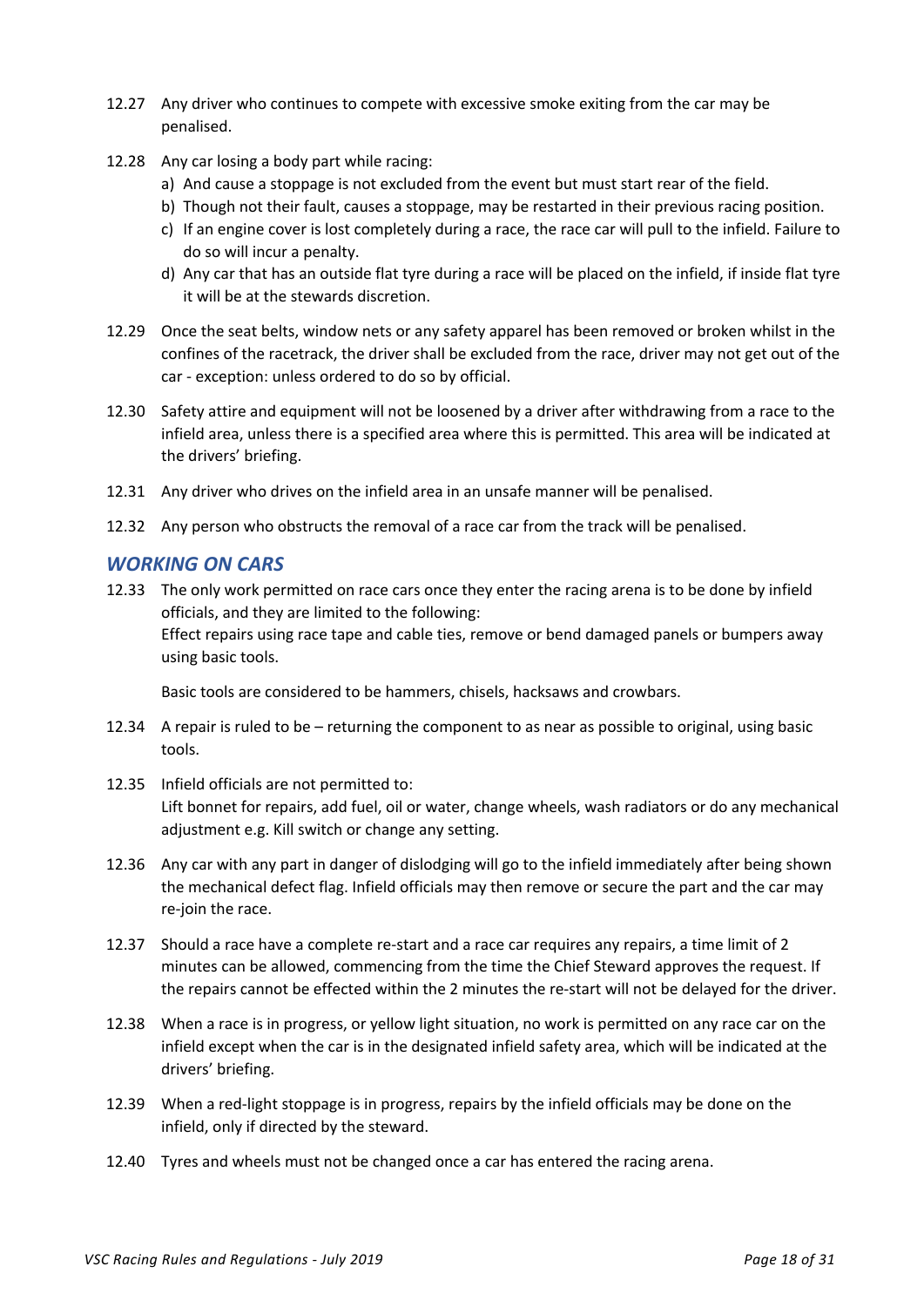12.41 When working on cars in the pit area, car is to be securely supported. If working under the car, each wheel off the ground must be supported by an approved jack stand.

### *COMPLETION OF A RACE*

- 12.42 When a car has passed under the chequered flag, it must stop racing and complete a slowdown lap at reasonable speed, before leaving the circuit.
- 12.43 When a race runs over more than the advertised number of laps, the Chief Steward shall declare the race positions in the order of the cars finishing at the Chequered flag.
- 12.44 The Steward may declare complete:
	- a) Any race, when the lead car has completed the advertised number of laps, the chequered flag has been displayed and the last running car has passed under that flag.
	- b) Any race, in the event of extreme, dangerous or exceptional circumstances.
	- c) A final or championship, if a stoppage occurs with the lead car having less than one lap to be completed.
	- d) Any race, other than a final or championship, which is longer than 8 laps duration, that is stopped with the lead car having less than 2 laps to be completed.
- 12.45 When a race is declared the placegetters will be determined from the recorded laps or part thereof, with the exception that the Chief Steward may penalise any driver for any breach of the rules committed prior to, or after the lap on which the race was declared.
- 12.46 When a race is completed, the placings will be declared provisional until:
	- a) The time for lodging protests/appeals has expired or such protest/appeals have been finalised.
	- b) The transponder/lap sheets have been checked.
	- c) The scrutineers have given clearance.
	- d) The Chief Steward has given the "all clear".
- 12.47 Half (50%) of the amount of advertised laps constitute a race.
	- (a) If a feature race is declared with at least one half of the advertised laps completed, all prize money and series points will be fully allocated for placings scored as at the last completed lap, modified only by any exclusions or rear of field relegations.

### **13. PENALTIES AND FINES**

- 13.1 Any disciplinary action to be imposed arising from an incident at a race meeting shall be determined by the Chief Steward of the meeting.
- 13.2 When a Chief Stewards Infringement Notice is issued: Top Copy: To the Offender

Second Copy: To the State Office

Third Copy: To the Host Club

Forth Copy: To the Steward

- 13.3 The maximum fine that can be imposed on a driver/person for a first offence, penalty is \$1000. Any further offence maximum penalty is \$2000.
- 13.4 Maximum suspension that can be imposed on a driver/person for any one penalty is twelve (12) months for first offence. Twenty-four (24) months for further offences.
- 13.5 A driver must be notified of any offence or penalty occurring during that race by either:
	- a) Boards, or flags displayed by the Chief Steward or his/her appointed official, whilst the race is in progress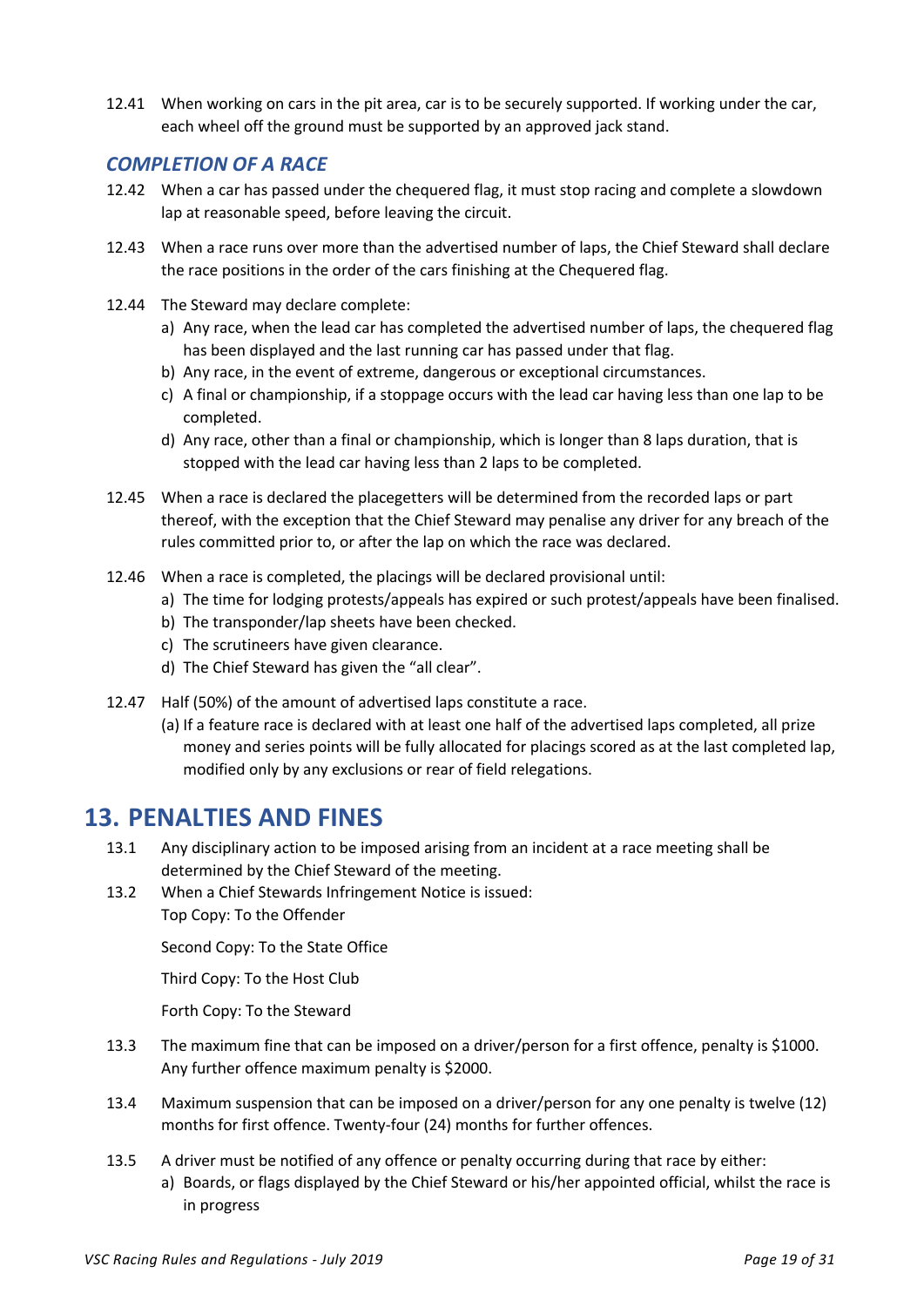OR

- b) Verbal or written notification within 60 minutes of the completion of the race by the Chief Steward, or by an official appointed by the Chief Steward.
- 13.6 Verbal notification of any offence or penalty must include the Rule under which the driver has been penalised.
- 13.7 Any verbal notification of an offence or penalty, which occurred during a race, must be followed up by the servicing of a Chief Stewards infringement notice, no later than 60 minutes after the race is completed.
- 13.8 A driver must not leave the complex before 60 minutes has lapsed after the completion of the race, unless approval has been sought from Chief Steward.
- 13.9 If a driver, who has been penalised during a race, leaves the complex before 60 minutes has lapsed after the completion of the race;
	- I. The Chief Stewards infringement notice shall be witnessed by the pit marshal or club official, with the time and date recorded on the notice.
	- II. The Chief Steward shall forward the notice by registered mail to be received within 7 working days of the meeting date.
	- III. The driver forfeits the right of appeal.
- 13.10 Other than during a race, a driver or official or person must be notified in writing, of any penalty or any alleged offence that occurred at a race meeting, within 7 working days of that race meeting, by the Chief Steward of the meeting. The notification must be by registered mail and the Driver or Official or Person shall have seven days, from receipt of the notification, to advise in writing, any intention to appeal the decision, exception Technical Inspections, any penalty arising as a result of a Technical Inspection must be forwarded by registered mail to the Driver within 7 working days from the completion of the investigation/inspection process.
- 13.11 With alleged offences other than at race meetings, that person shall be dealt with as per the requirements of club/VSC constitutions/policy or model rules.
- 13.12 Any fine paid at a race meeting must be paid with cash.
- 13.13 Any fines imposed will not be deducted from prize money but will be collected before that person is eligible to compete in any further events.
- 13.14 Unpaid fines and suspensions must be notified to the State Secretary within 7 days. Licence must also be retained and forwarded to State/Licence Secretary within 7 days.
- 13.15 Any person incurring a suspension is no longer permitted to act in the position they held, from which the suspension was imposed, until the time of the suspension has expired. All suspensions will expire at 11.59 pm on the end date of the suspension.
- 13.16 All fines imposed will be collected by either the Chief Steward or one of the following persons, who must forward the fines to the secretary of the body who sanctioned the race. a) At a State title; by the state appointed official
	- b) At any other meeting; by the host Club appointed official
- 13.17 Any fine imposed and paid will be returned if an appeal has been lodged and upheld.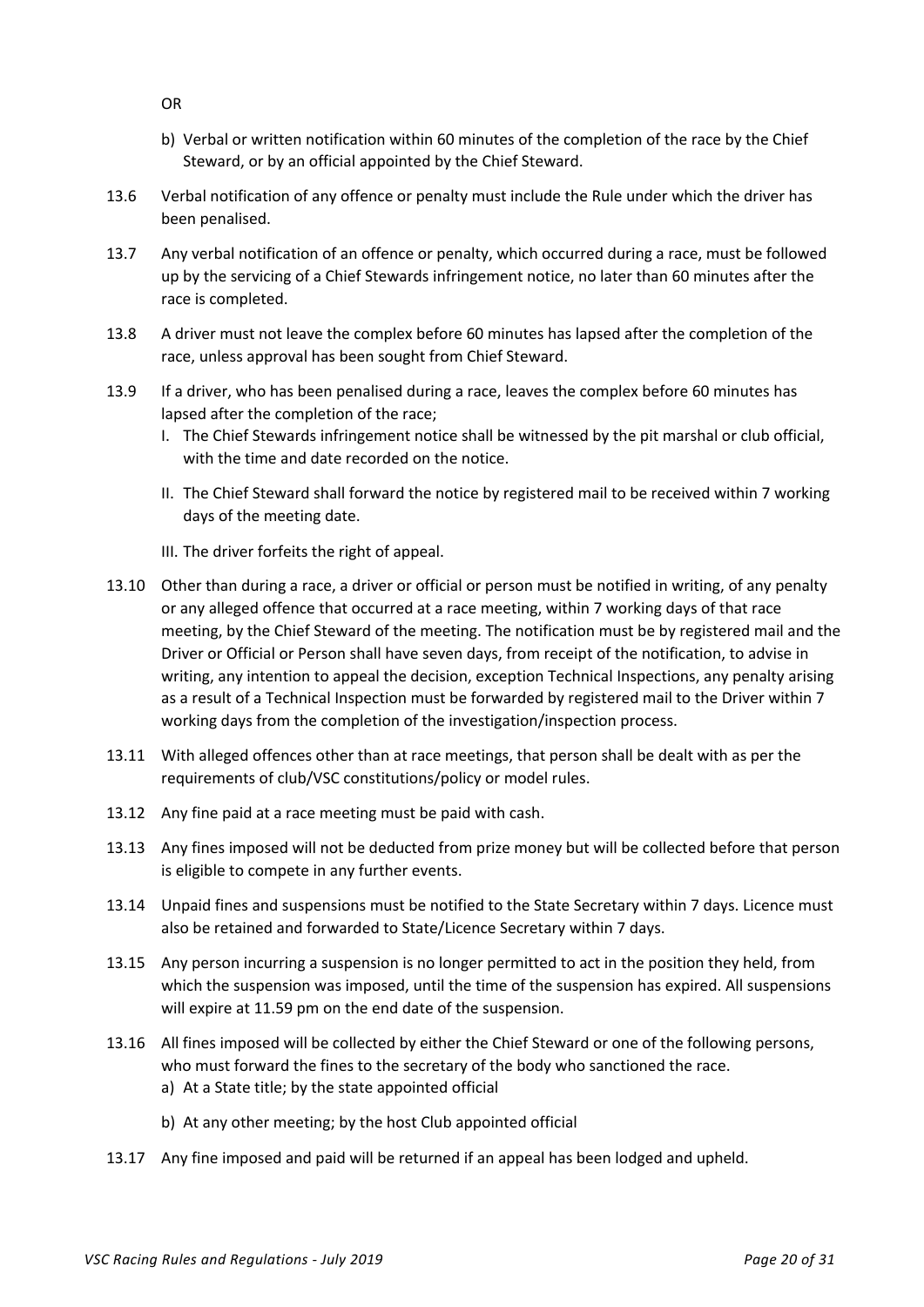- 13.18 Suspension period will commence from the date of incident, however recorded suspension time does not start until fine is paid. Drivers will be given a 30-day grace period to pay their fine. All fines must be paid within 30 days of the infringement. If not received the infringement extends until the fine is paid in full then the time of the suspension starts from the date of when monies have been received. Any Driver who chooses not to pay, will be suspended indefinitely.
- 13.19 Any paperwork that is filled out incorrectly by an official may be rectified at anytime.
- 13.20 If the driver agrees to the engine being checked but requests that it be done elsewhere, seal the engine with anything suitable, note in the log book that the engine has been sealed and by what and with what method. Arrange a time and place for the engine to be dismantled, this must be within 14 days and the driver, scrutineer must be in attendance. Technical Committee to be notified. Penalties will be issued to the car owner and driver if the car/engine/component is not presented.
- 13.21 Suspension Categories
	- 13.21.1
		- a) Suspended from holding a VSC Licence only.
		- b) Suspended from holding a VSC Licence and Pit Pass.
		- c) For more then one penalty, suspended from licence and pit pass, and must apply to the VSC Committee to be approved to re-apply for a Licence or Pit Pass.

### **14. PROTESTS**

- 14.1 Any Driver who considers they have been aggrieved by the actions of another driver during a race may lodge a protest at the completion of the race with the Chief Steward, before leaving the track or infield area.
- 14.2 Protests must be presented in person, but the driver's representative may be present.
- 14.3 The Chief Steward will consider the case put by the driver and may interview other drivers where necessary, to arrive at a decision. That decision will be given to the drivers involved.
- 14.4 No fee is required nor is there a form to complete, to lodge a protest with the steward, over the actions of another driver.
- 14.5 The Chief Steward will serve an infringement notice if disciplinary action applies from a result of the protest.

# **15. APPEALS**

- 15.1 An appeal is the right of recourse of every Driver or Official or Person, against the action, direction, judgement or decision of an official, disputes committee, club and promoter or State council.
- 15.2 Any Driver or Official or person who considers they have been aggrieved, may lodge an appeal. Any appeal paperwork that is filled out incorrectly by an official may be rectified prior to the appeal.
- 15.3 Appeals must be presented in person and not through an advocate, but this does not prevent a driver's representative being present at the appeal.
- 15.4 Ignorance of these rules shall not be accepted as grounds to support an appeal.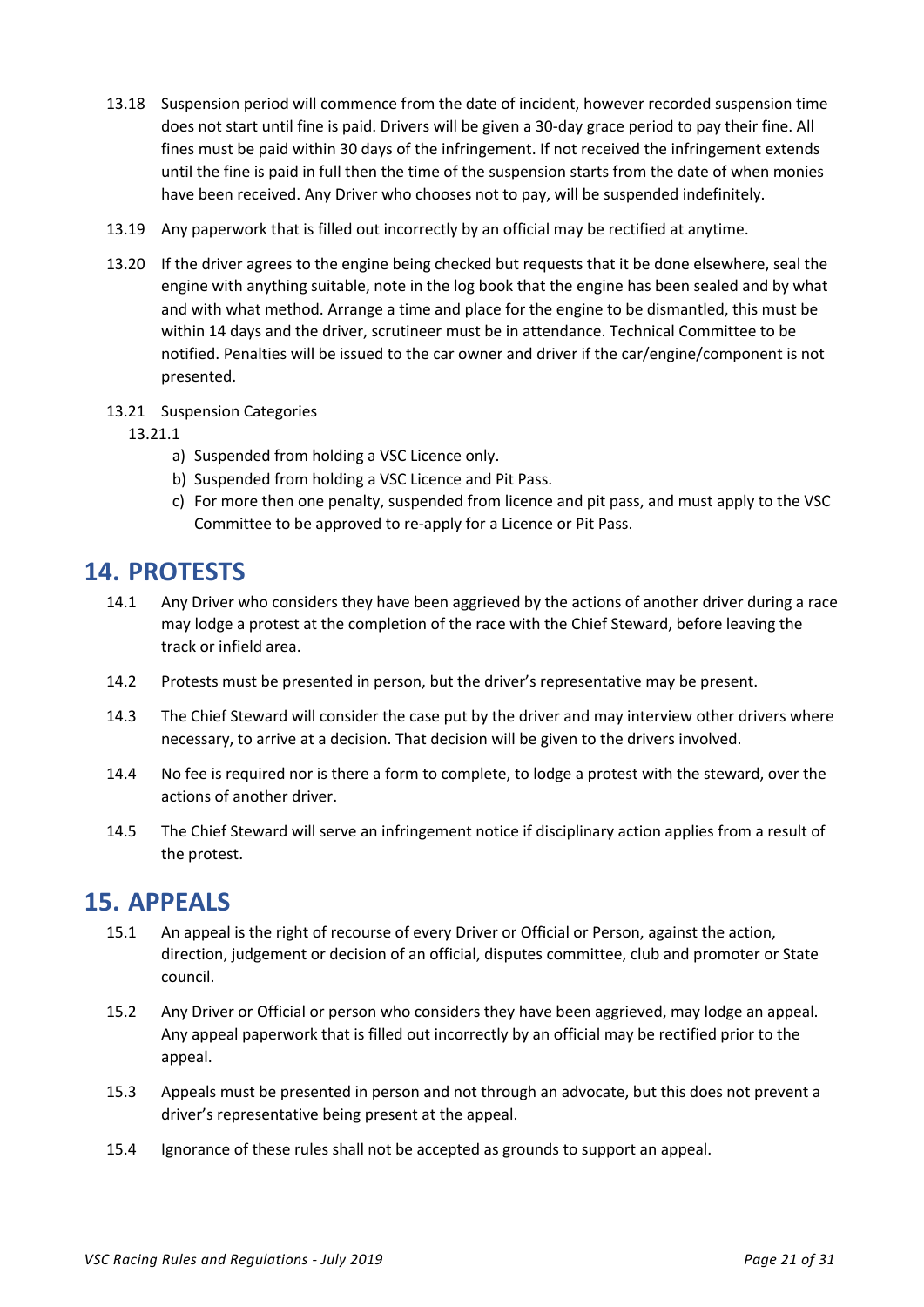- 15.5 At an appeal, the appellant must be given the opportunity to make verbal and/or written submissions, and to call witnesses to give evidence to rebut allegations made by the Chief Steward or Technical Officer.
- 15.6 Any appeal lodged by a Chief Steward or the Chief technical officer of a race meeting shall have the appeal bond waived.

### *APPEAL PROCEDURE AT A RACE MEETING*

- 15.7 When the intention to appeal has been given, the appeals officer will then issue the appellant with the appeal form and the appellant must have the fully completed form returned to the appeals officer within 30 minutes of receiving the appeal form.
- 15.8 All appeals must be written out on a VSC recognised appeal form and must include the rule number(s) being used to support this appeal. Each appeal must be accompanied by the appropriate lodgement fee.
- 15.9 The appeals officer is to note on the form- the verbal lodgement time and to whom the verbal lodgement was made, prior to issuing the form to the appellant.
- 15.10 On receiving the completed appeal form from the appellant, the appeals officer will note the time of lodgement; amount of fee lodged and sign the form.

### *APPEALS AT A RACE MEETING*

- 15.11 Where a driver wishes to lodge an appeal against any decision by officials, signalled during a race, the intention to appeal may be notified to the officials, by the driver wishing to appeal, before leaving the track or infield, but must be issued with an infringement notice. A driver still has the right of appeal upon receiving the written notice of the infringement by notifying the official serving the notice. Failure to issue this infringement notice will result in no disciplinary action applicable.
- 15.12 The intention of any person, to lodge an appeal against any decision or disciplinary action at any other time at a race meeting, must be given immediately to the official who delivered the verbal or written notification, by the person wishing to appeal.
- 15.13 Where appeals are lodged in accordance with this section, any fines imposed must be paid before a person can continue to take part in speedway events.
- 15.14 Where an appeal is lodged against penalties or decisions made under Rules 2.5 or 11.2, further participation is not permitted.
- 15.15 Appeal lodgement fee **of \$200** cash must accompany the completed appeal form.
	- a) If the appeal is upheld the lodgement fee is returned.
	- b) Appeal lodgement fees at a race meeting are retained by the host Club if the appeal is dismissed.
	- c) At a State title meeting the fees are retained by the State if the appeal is dismissed.
- 15.16 To appeal against any disputes committee decision, to the State Council/Tribunal, verbal intention to appeal must be given immediately to the official who delivered the decision, by the person wishing to appeal.

### *APPEALS TO STATE COUNCIL/TRIBUNAL*

15.17 The State Secretary must be notified verbally, within 24 hours, of any appeal arising from a disputes committee hearing, by the Chairperson of that Committee.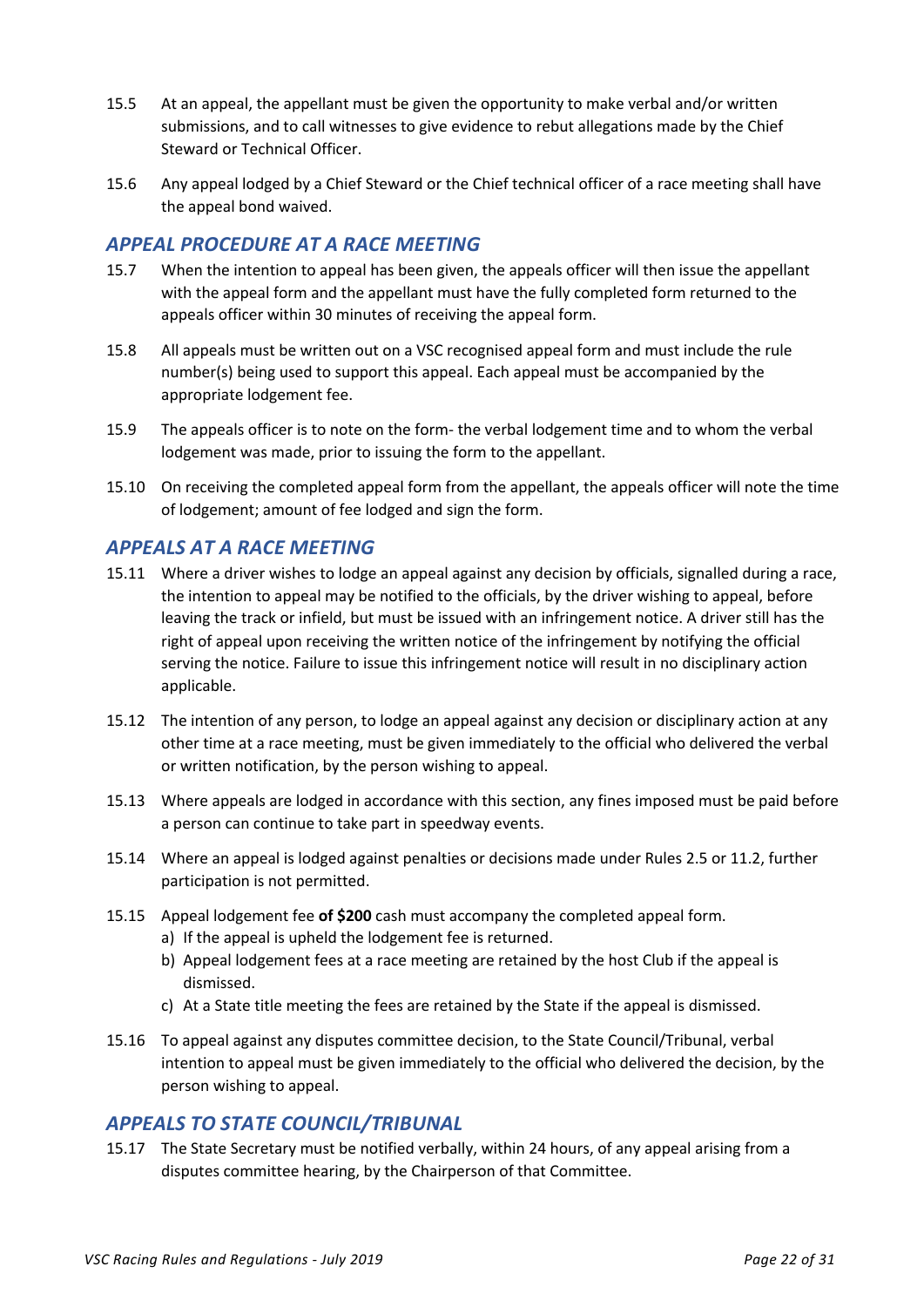- 15.18 The written appeal by the appellant must be lodged with the State Secretary within 7 days of the verbal lodgement with the respective fee.
- 15.19 Appeal lodgement fee of \$500 must accompany the completed appeal form.
	- a) If the appeal is upheld the lodgement fee is returned.
	- b) If the appeal is dismissed the lodgement fee is retained.
- 15.20 Only a State Council/tribunal has the authority to increase or decrease any penalty that has been appealed against.
- 15.21 Any appeal from a racing incident up to the level of a State Council/tribunal, must be conducted in the state where the incident occurred.
- 15.22 The State Council/tribunal is the sole authority for VSC classes/drivers/members and officials. All decisions are final and no further appeal, dispute or action will be entered into.

### *APPEALS AT STATE TITLES*

- 15.23 At State titles, there will only be two avenues of appeal;
	- a) The first To the disputes Committee appointed at the venue to hear all appeals for a fee of \$200 cash.
	- b) The second To appeal against the decision of the disputes committee, verbal intention to appeal must be given immediately to the official who delivered the decision, by the person wishing to appeal. Following that notification, that official must notify the State Secretary within 24 hours. The written appeal by the appellant must be lodged with the State Secretary within 7 days of the verbal lodgement, with the required fee of \$500.

### *TECHNICAL APPEALS*

- 15.24 If a race car is passed to compete by a scrutineer and another driver wishes to lodge objection, that driver may lodge a technical appeal against the vehicle's eligibility, or the engine eligibility.
- 15.25 A Technical appeal can be lodged at any time during that race meeting. The appeal must state the specification(s) with which the car does not comply.
- 15.26 The appeal form can be obtained from the Appeals Officer and it must be fully completed and returned to the respective official within 30 minutes with the appropriate fee.
- 15.27 Appeal lodgement fee must accompany the completed appeal form. Appeal lodgement fee \$200; exception: engine eligibility which the appeal lodgement fee is \$500.
	- a) If the appeal is upheld the lodgement fee is returned
	- b) If the appeal is dismissed the lodgement fee is retained, unless engine disassemble was required, in which case, the Appeal lodgement fee is given to the respondent, to assist with reassembly.
- 15.28 A Technical appeal cannot be lodged on a failed diff check for Standard Saloons.

# **16. DISPUTES COMMITTEE and ELIGIBILITY**

16.1 Any disputes committee will comprise a minimum of 3 persons over the age of 18 but must be an odd number of people.

### *ELIGIBILTY*

16.2 At a race meeting: Any person is eligible except those persons who are participating in that class on that day or who have an interest in any of the persons or vehicles concerned.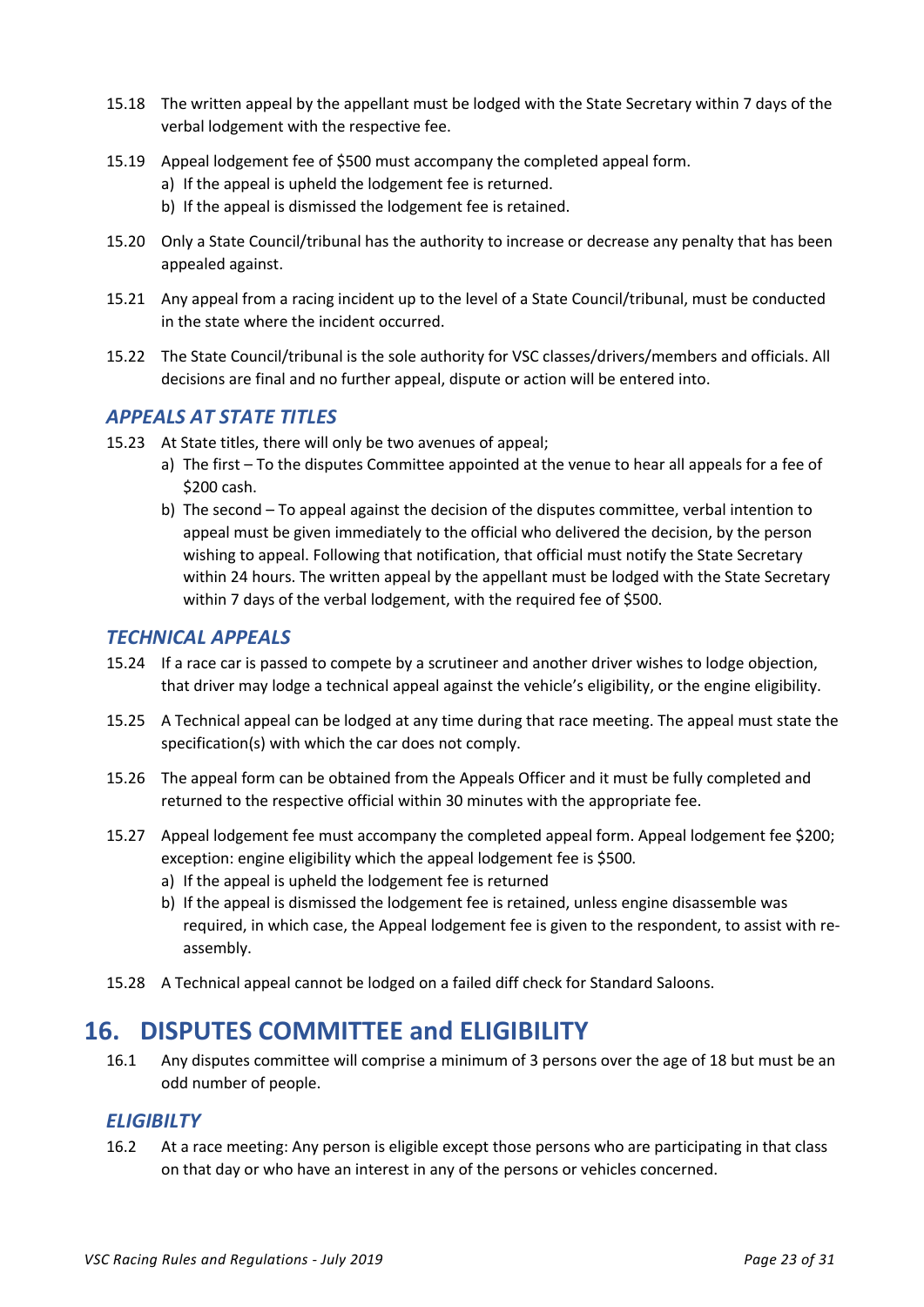16.3 At any State council/tribunal: Any person is eligible except those persons who were participating in that class on the day or who have an interest in any of the persons or vehicles concerned, or who were officials of the meeting or were a member of the disputes committee which made a decision on this matter.

### *APPOINTMENT*

- 16.4 For State titles by the VSC State Representative in conjunction with the host club, who will endeavour to include members from more than one club.
- 16.5 For club competition By the host club.

### *DUTIES*

- 16.6 To hear all appeals lodged at the race meeting either during the meeting or immediately after the last race.
- 16.7 To remain in the vicinity of the track and the public address system.
- 16.8 To appoint a chairperson to co-ordinate the hearing of an appeal.
- 16.9 To remain on duty until discharged by the chairperson and may be reconvened by the chairperson at a later date or time.
- 16.10 To note the time of receipt of any appeal and that the lodgement times are correct, and that the correct fee has been paid.
- 16.11 To dismiss any appeal if the proper documentation on the form, or proper lodgement procedure has not been followed.
- 16.12 To ensure that minutes are taken of the hearing and that the decision of the committee is written in motion form. Use the record of "disputes committee hearing" form.
- 16.13 To make sure that each party involved in the hearing is treated in an unbiased manner, and to conduct the hearing in such a manner so that any outside interference will not be prejudicial to their decision.
- 16.14 To uphold or dismiss any disciplinary action issued by a body or the Chief Steward.
- 16.15 The disputes committee cannot increase or decrease any penalty or set any new penalties, nor can it order the re-run of any race.
- 16.16 To call any person to give assistance or evidence.
- 16.17 To call the Chief Steward to give evidence at all appeal hearings.
- 16.18 To call the Technical officer to give evidence at all technical appeal hearings.
- 16.19 To have control over who is in the hearing room at any time.
- 16.20 To ensure that once a person is called to give evidence, then that person remains in the room during the hearing, and is able to be cross examined by all parties.
- 16.21 To notify the decision of the committee to all parties in the following order:
	- a) The appellant
	- b) The other party involved
	- c) The Chief steward or Technical officer
	- d) The Judge
	- e) The pay-out clerk
	- f) The pit announcer/pit steward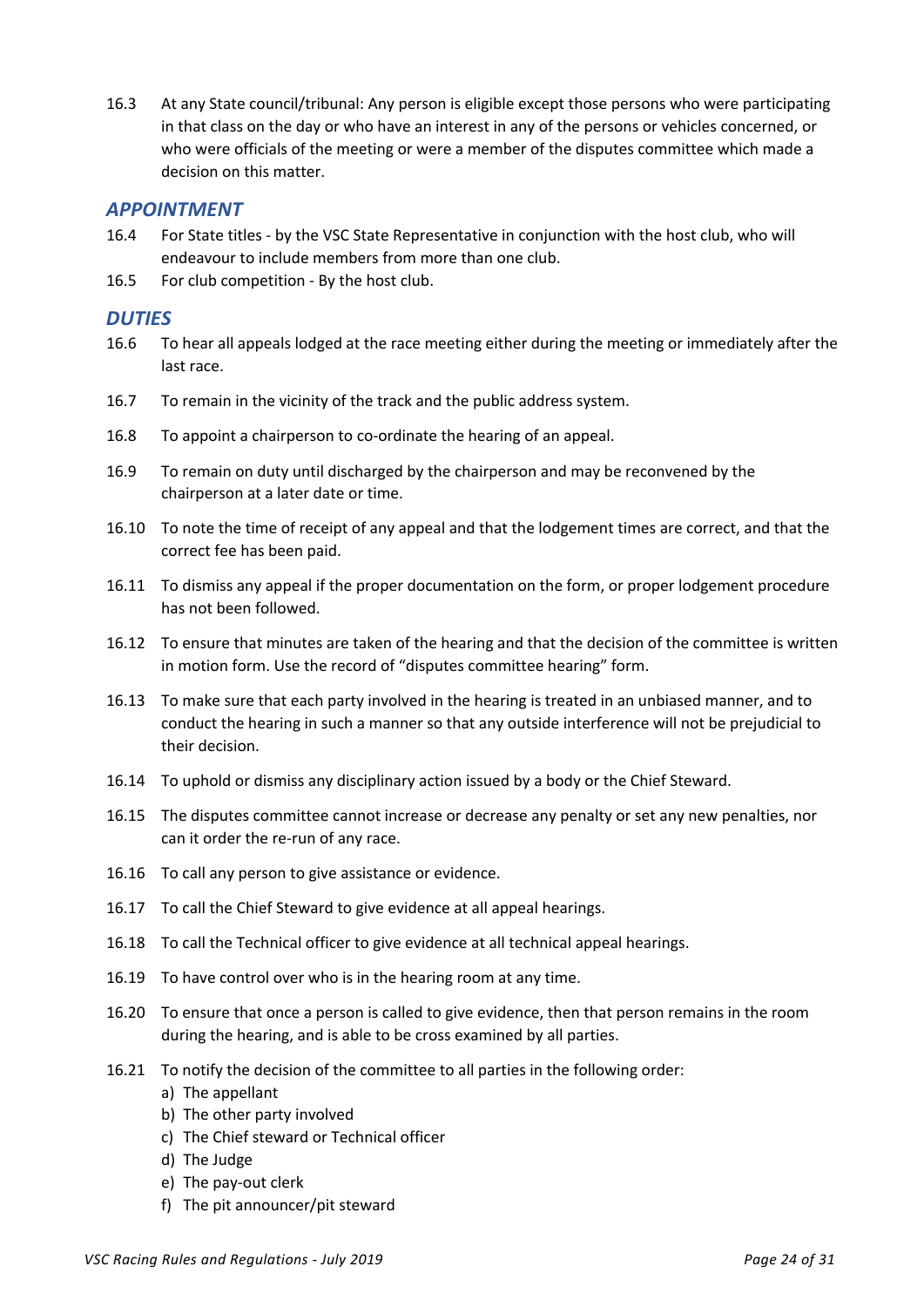- g) The public announcer
- h) The drivers representative.
- 16.22 To advise any aggrieved person of their further rights of appeal.
- 16.23 To hand the minutes of the hearing and any lodgement fees to the official in charge of the meeting and advise that official of any future appeal being considered by any party.

# **17. OFFICIALS**

17.1 The personnel required at a VSC conducted meeting will consist of the following: Chief Steward

Assistant Stewards

Disputes Committee

*For title events none of the above shall have any authority in the division that they are active as a driver, owner or pit crew member.*

Clerk of Course Scrutineer/s Pit Marshall

Flag Steward/s Lap Scorers

Drivers Representative Timekeeper

Track Announcer Observers, Infield Officials

Any other Officials that may be necessary

- 17.2 VSC registered or approved officials must be a financial member of a VSC affiliated club or be employed by the promotion of the speedway.
- 17.3 The general duty of all officials is to report any breach of the regulations to the Chief Steward as soon as practical.
- 17.4 Officials shall not perform any duties other than those, which are attached to their position, unless directed by the Chief Steward.
- 17.5 Officials for a race meeting are usually elected or appointed by the club or the promotion. For State titles, the official representative, the Chief Steward, and the chief technical officer are appointed by the State body.
- 17.6 All officials should wear a distinctive uniform.
- 17.7 Any official who incurs a penalty is automatically suspended from that position until the penalty is paid and/or served. See section 15.14
- 17.8 All Officials to hold current Working with Children Check.

# **18. CHIEF STEWARD**

Principal duties are;

- 18.1 To be accepted as a registered Chief Steward, a person must have completed requirement/s as per VSC State policy.
- 18.2 The Chief Steward shall be held responsible for the implementation of these rules and will order and facilitate all signals for the running of the meeting.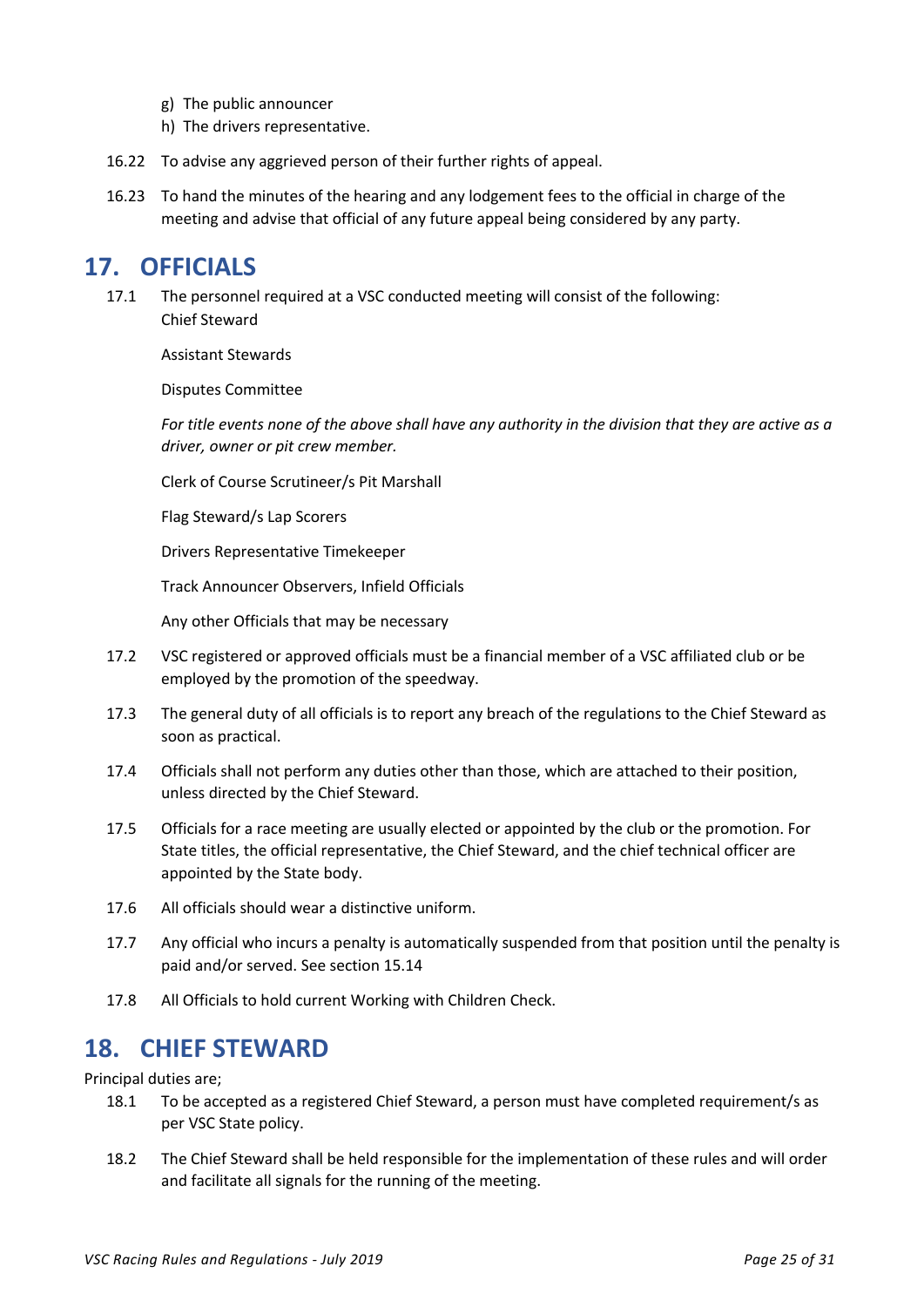- 18.3 The Chief Steward shall not allow any persons to approach him/her whilst there is a race in progress.
- 18.4 The Chief Steward shall be in control of all drivers and vehicles, pit crew and officials from the time they enter the complex until 60 minutes after the "All Clear" is given by the Chief Steward.
- 18.5 The Chief Steward shall deal with all other incidents that may occur during a race meeting which are not specifically mentioned in these rules.
- 18.6 To have sole authority to penalise and be required to act on information brought to notice.
- 18.7 To be available during scrutineering, or appoint an assistant steward, and shall remain on duty until any protests or appeals have been resolved and the disputes committee has been dismissed.
- 18.8 To enquire into the circumstances of any incident occurring during the meeting and ask any person to report to them.
- 18.9 To authorise any required alteration in the official program in conjunction with the promotion.
- 18.10 To receive signals from other race day officials.
- 18.11 To reprimand officials who are not carrying out their duties.
- 18.12 To be the only official empowered to stop a race.
- 18.13 To order the removal of any person who is interfering with the efficient running of the race meeting.
- 18.14 To issue infringement notices.
- 18.15 To advise the Judge of any alteration to the provisional placings as a result of exclusions or disqualifications.
- 18.16 To complete a steward's report of the meeting, which is to be retained by the steward, and if requested forward copy to State office.
- 18.17 To sign the lap sheets when the "all clear" is given, and to sign any alterations to those lap score sheets.
- 18.18 Be responsible to appoint an infield official to check driver response on car withdrawing from event.

# **19. TRAINEES, ASSISTANT STEWARDS and OBSERVERS**

19.1 Shall perform duties as directed by the Chief Steward.

#### **Observers principal duties are to**:

- 19.2 Observe the racing at a separate location to the Chief Steward, but to be in direct contact with the Chief Steward.
- 19.3 Report any detected irregularities or breaches of the rules to the Chief Steward.
- 19.4 Be available when requested for any enquiry into any incident.

# **20. CLERK OF COURSE**

#### **Principle duties are to;**

20.1 To report to the promoting body and the Chief steward before the scheduled start of the meeting for information on the program and any alterations to the running of the meeting.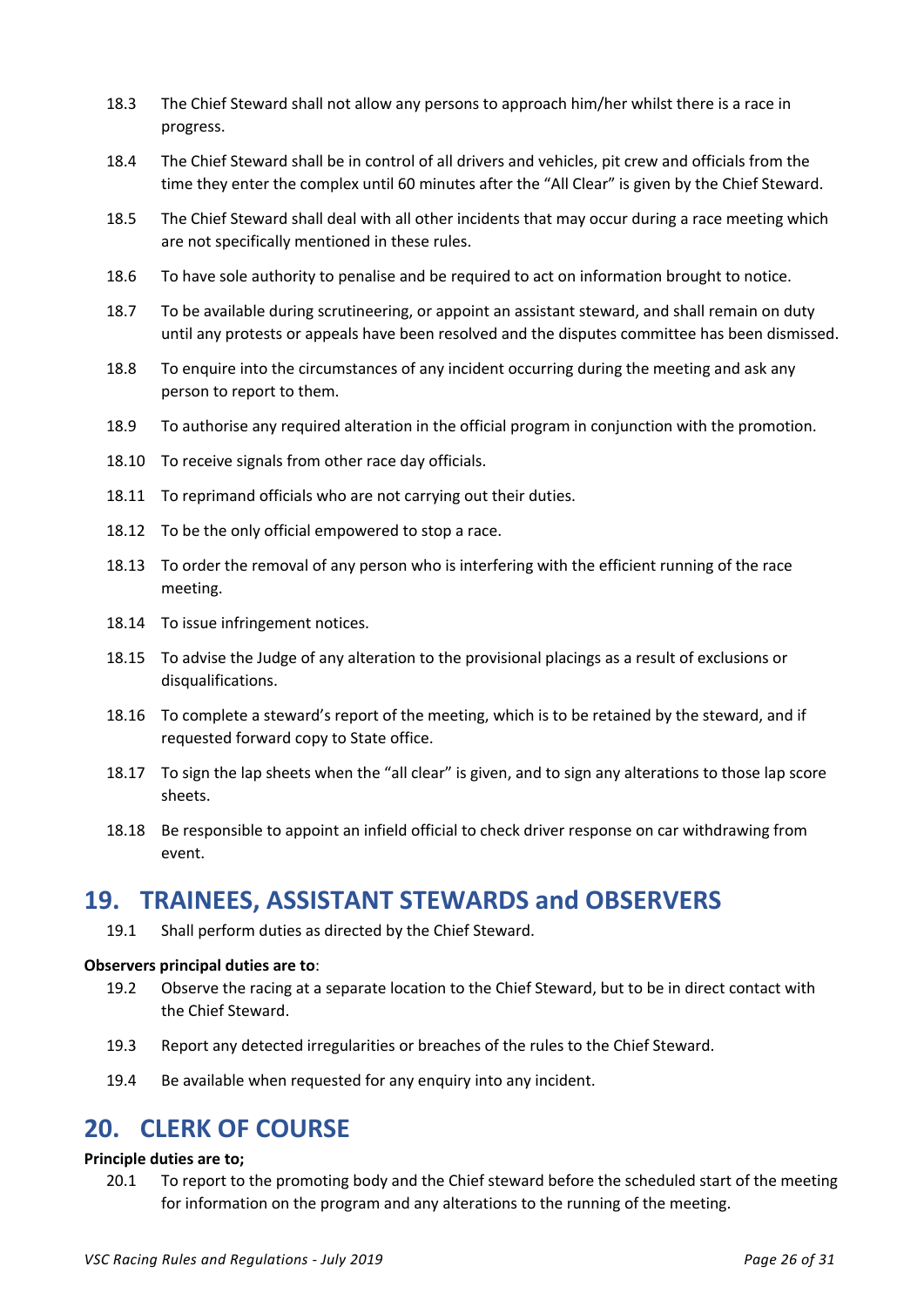- 20.2 To ensure that all officials are at their posts and that the ambulance or first aid, and the fire and tow vehicles are present.
- 20.3 To be available to drivers, to receive verbal instructions about the lodgement of an appeal or protest, before the driver leaves the track or infield.
- 20.4 To assist other officials to form up vehicles on the track and to carry out any other infield duties requested by the Chief Steward.

### **21. JUDGE**

### **Principle duties are to;**

- 21.1 To declare provisional placings on the final lap of the race, or when the race was declared, from the official lap score sheet, but only after checking with the Chief Steward.
- 21.2 To declare official placings, after the Chief Steward has given the "All Clear", provided there are no protests or appeals lodged.

# **22. MACHINERY EXAMINER**

Also referred to as Chief Scrutineer or Technical Officer

### **Principal duties are to:**

- 22.1 Be available on club registration day and to be satisfied that the vehicles conform to the specifications prior to registration and to ensure that the relevant registration forms are submitted to the registration official. If there is any doubt over a vehicle's specifications, the State Technical officer shall be contacted, and the problem rectified before the registration for that vehicle will be approved.
- 22.2 Ensure that all vehicles have been inspected and passed, and that the driver's safety attire and equipment is correct, prior to any practice or competition on race day. Vehicles may be inspected or impounded to determine eligibility at any time and will be excluded if they do not conform. Enter any details in the log book and sign the book in conjunction with the driver or driver representative at any time.
- 22.3 Recommend to the Chief Steward to exclude any vehicle from competition that has not effected the repairs or adjustments that have been noted in the vehicle's log book. The Chief Steward will then issue an infringement notice, which will include the specification(s) to be adhered to.
- 22.4 Inspect any vehicle that has been involved in an accident to ensure that it is track worthy. In conjunction with the Chief Steward, the scrutineer can exclude any vehicle that may become a source of danger.

# **23. PIT MARSHALL**

#### **Principal duties are to:**

- 23.1 Remain in the pits for the duration of the meeting.
- 23.2 Carry out ballots to determine the starting positions for those races that have not been pre drawn.
- 23.3 Notify all drivers of their starting positions, to form up the cars on the dummy grid and to marshall the vehicles onto the track.
- 23.4 Notify the relevant officials of any alteration to the starting position of any vehicle.
- 23.5 Give directions to vehicles and drivers in the pit area.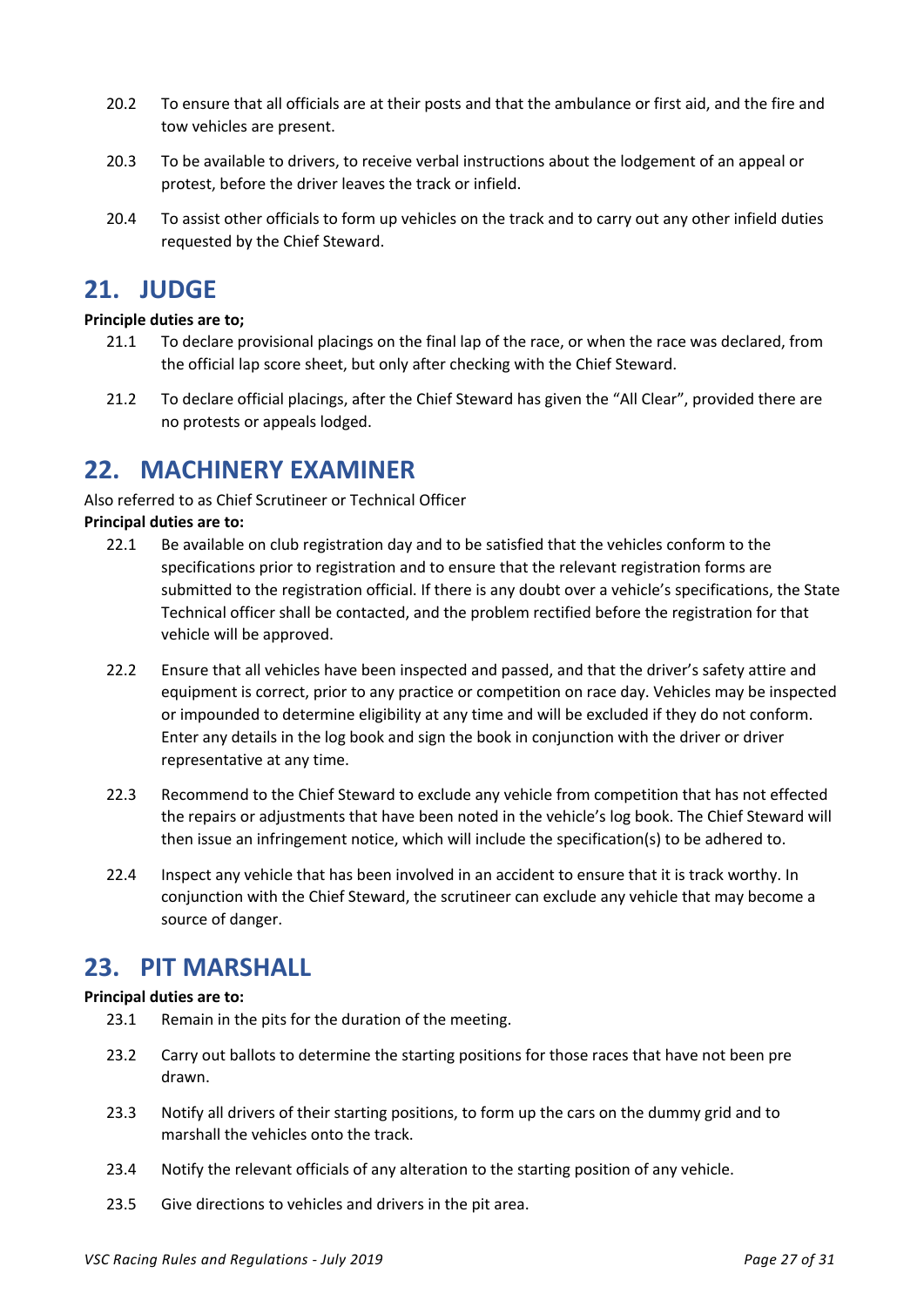- 23.6 Order the removal of any person from the pit area, in conjunction with the Chief Steward.
- 23.7 Check that all safety attire and equipment is in place before drivers enter the track.
- 23.8 Carry out any other duties as requested by the Chief Steward.

# **24. FLAG STEWARD**

#### **Principal duties are to:**

- 24.1 Ensure required flags are ready to be used.
- 24.2 Signal the drivers as requested by the Chief Steward.
- 24.3 Keep in close contact with the Chief Steward.
- 24.4 Assist other officials form up vehicles.

# **25. LAP SCORERS**

#### **Principal duties are to:**

- 25.1 Record the position of every competitor as they cross the start/finish line, regardless of being lapped or not. Lapped cars will be defined by the scorers.
- 25.2 Not permit anyone to alter the lap sheets except the Chief Steward, who must then sign the alteration.
- 25.3 At a red light stoppage, or when required provide a list of cars as of the last recorded lap, to the officials concerned.
- 25.4 Pass the lap sheets to the judge at the completion of each event. The lap sheets are to be made available to the State when requested.
- 25.5 To oversee the use of transponders. Assist Transponder Technician. Ensure the transponders are taking accurate readings and recording all cars.

# **26. TIME KEEPER**

#### **Principal duties are to:**

- 26.1 Record race times on approved equipment and provide that information to the judge and the announcer.
- 26.2 Assist other officials to compile the points or placings for a meeting.
- 26.3 Act as the race handicapper if required.

# **27. DRIVERS REPRESENTATIVE**

#### **Principal duties are to:**

- 27.1 Attend the drivers briefing.
- 27.2 Be readily accessible to the drivers for the duration of the meeting, and to assist them without bias or favour.
- 27.3 To be conversant with the rules and to be able to advise drivers on the best method of dealing with a protest and completing an appeal form.
- 27.4 Liaise between the promoter and the officials on all matters that have an effect on drivers.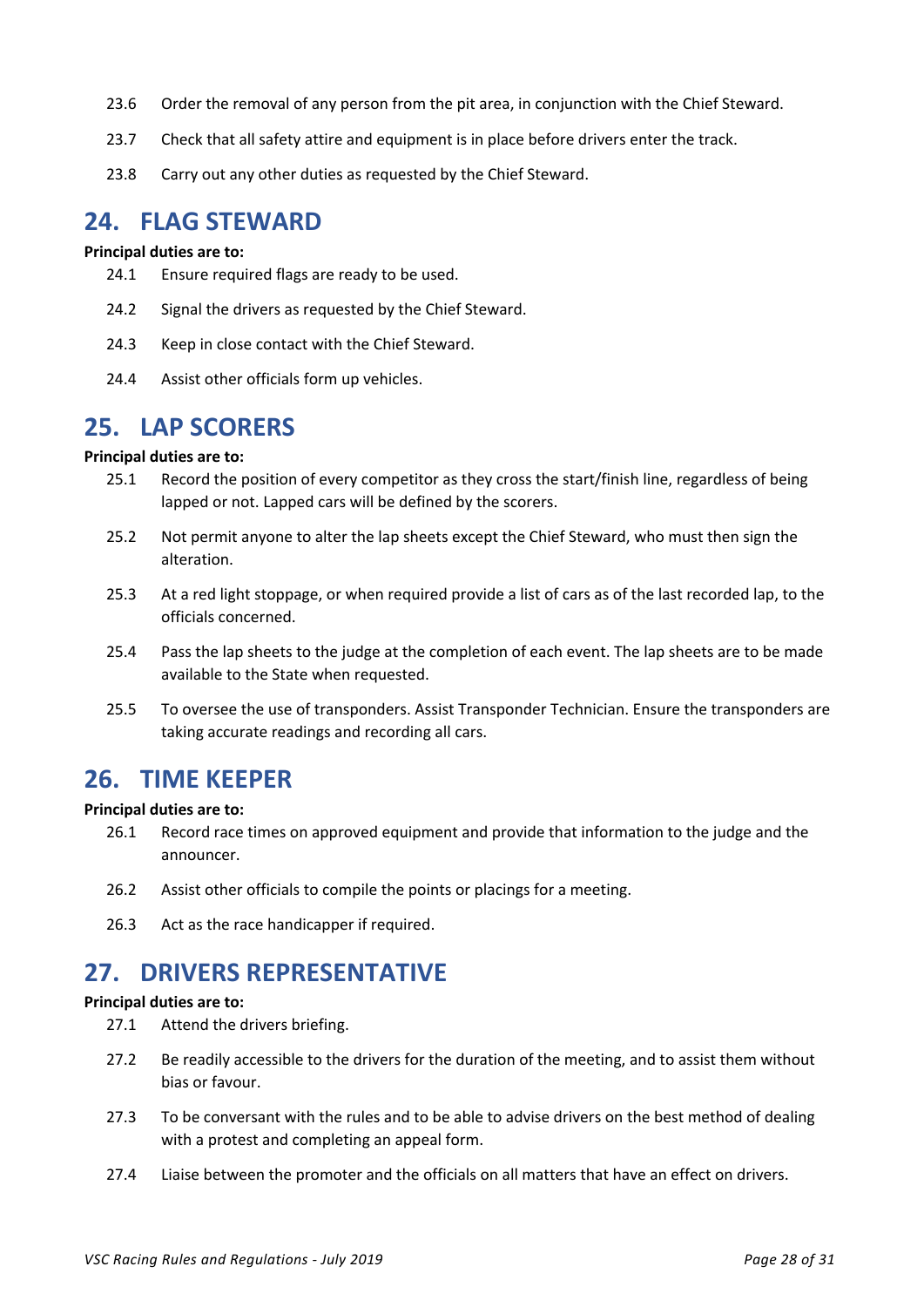27.5 To hold a current VSC approved personal accident policy.

# **28. OTHER OFFICIALS**

### **Principal duties are to:**

28.1 To be appointed for the safe and efficient running of the meeting. They will be advised of their duties by the club, or the promoting body, or the Chief Steward.

# **29. DEFINITIONS**

The following terms where used in this book have this meaning:

### **VSC**

Victorian Speedway Council

### **"ALL CLEAR"**

When the Chief Steward declares the race meeting finished.

### **BASIC TOOLS**

Hammers, chisels, hacksaws and crowbars for removal. Race tape and cable ties for repairs.

### **CHIEF STEWARD INFRINGEMENT NOTICE**

The approved penalty form. Any administrative or typographical error or omissions in the Chief Stewards Infringement Notice does not alter the effectiveness of the notice and may be subsequently corrected.

#### **COMPLEX**

All the various sections of the grounds on which a speedway is situated, which includes the pits, track, infield, spectator area and car parks.

### **DISCIPLINARY ACTION/PENALTY**

Disciplinary Action/penalty may consist of but not limited to the following:

- suspension up to 24 months disqualification
- sent rear of field
- loss of position/s

#### **FINES**

Maximum fine \$2000

The penalty of a fine may be ordered by the Steward of the meeting. A fine(s) must be paid by the recipient prior to any further competition. Any fine that remains unpaid shall render automatic suspension upon the fined person for the period the fine remains unpaid.

Suspension period will commence from the date of incident, but however recorded suspension time does not start until fine is paid. Drivers will be given a 30-day grace period to pay their fine. Any Driver who chooses not to pay, will be suspended indefinitely.

#### **DISQUALIFICATION**

Is exclusion from a particular event.

#### **DRIVER**

A person licenced by the VSC to drive a registered/recognised VSC race car in competition.

### **ENGINE**

The definition of an engine includes all of the components that make the engine function.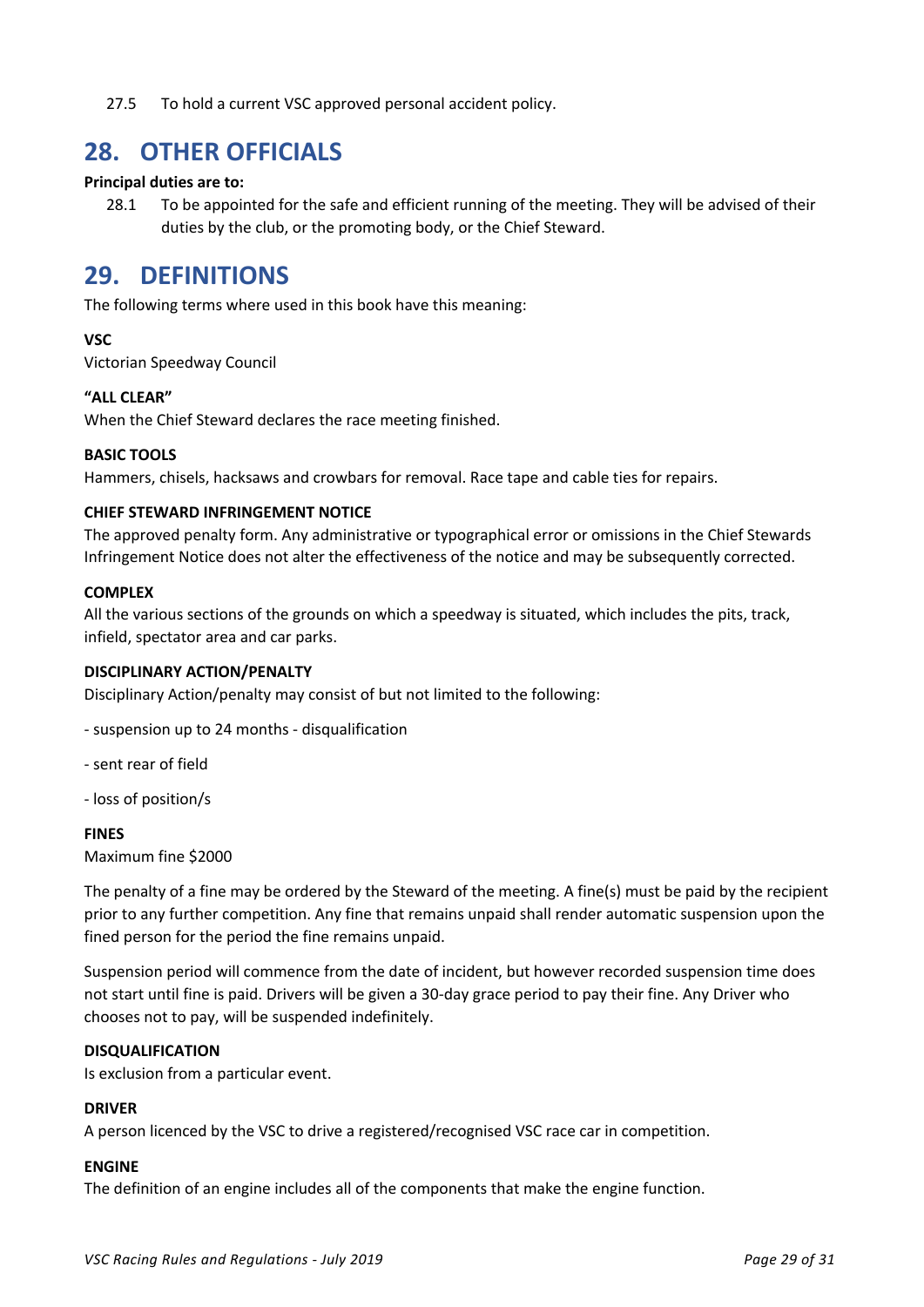### **HANDICAP**

A method to equalise the chances of a driver.

### **HEATS**

One of a series of races over a specified number of laps.

#### **INFIELD**

The area inside the track racing surface,

#### **INFIELD PIT AREA**

An area set aside on the infield for cars withdrawing from a race. Drivers may be permitted to get out of the car whilst in this area, depending on the Chief Stewards approval.

#### **LAP**

One circuit of the Track, which is completed when a car crosses the start/finish line.

#### **LAPSHEETS**

The official record of the positions of each race car on each lap of a race at the Start/Finish line.

#### **LICENCE**

Issued to a person to take part in competition under these rules, after the required fees have been paid.

#### **LOG BOOK**

Issued as part of the registration process, and is used to record various values of a race car.

#### **NOMINATION**

Is a contract between a club/promoter and a driver, by which the driver agrees to take part in an agreed competition. Often involving a 'nomination fee'.

#### **PERSON**

Is a financial member of a VSC affiliated club or a VSC recognised group.

#### **PITS**

A designated area of the complex for the assembly of race cars and/or tow vehicles

#### **PROGRAM**

A document prepared by the promoting body of a meeting, for the purpose of informing all parties of the relevant meeting details.

#### **PROMOTION**

The people, company, firm or club responsible for organising a race meeting.

#### **RACE**

A competition between race cars in which the order of finishing is the major factor determining the result.

#### **ROF**

Rear of the field.

### **REGISTRATION DECAL**

Issued when a racecar is registered with the VSC and must be attached to a prominent location on the car.

#### **RE-SCHEDULED EVENT**

A re-scheduled event is classified as, when cars return to the pits and come back out at a later time.

### **RULES**

Refers to these racing rules and regulations.